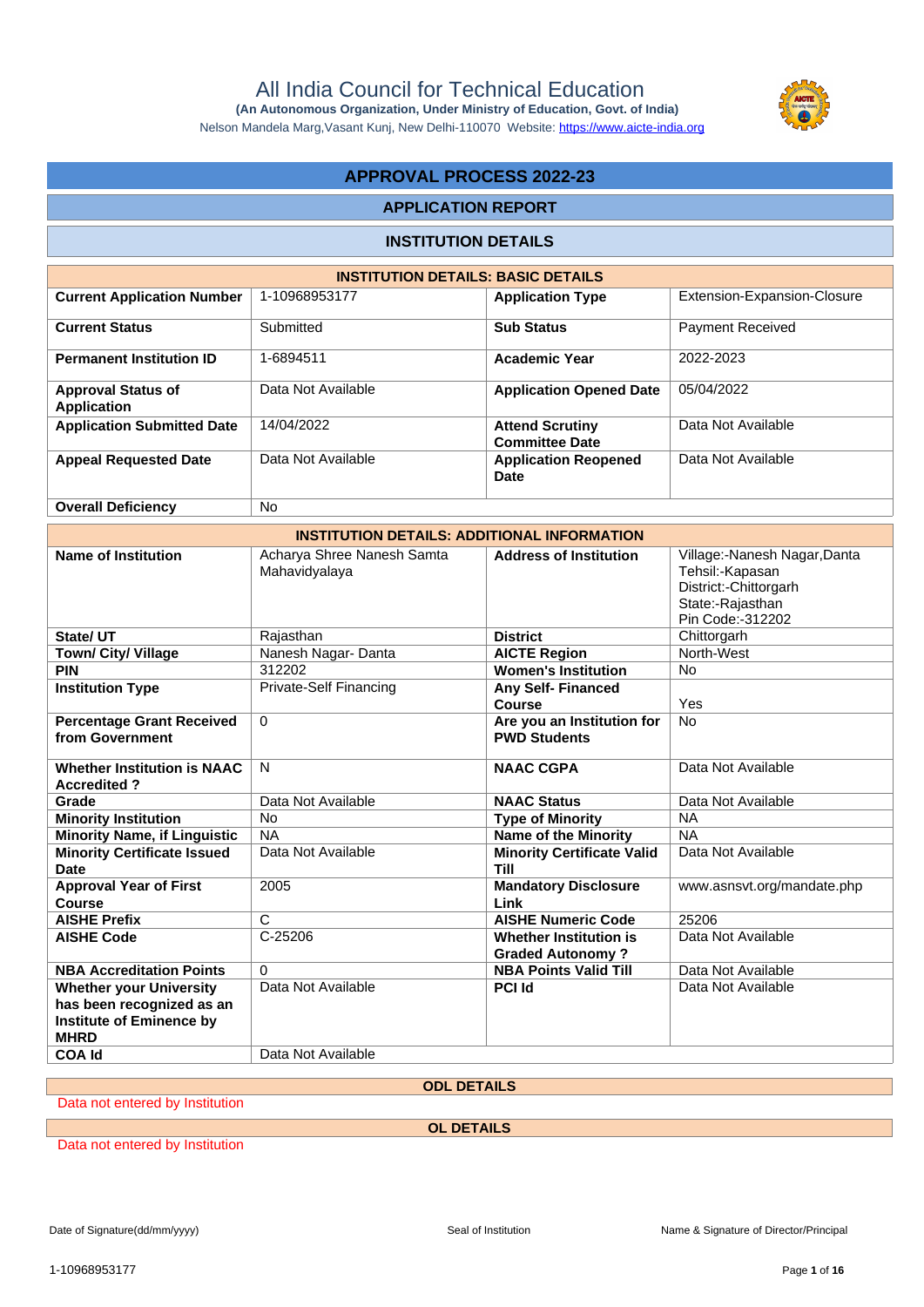| <b>ORGANIZATION</b>                                        |                                                       |                                                           |                                                                           |  |  |  |
|------------------------------------------------------------|-------------------------------------------------------|-----------------------------------------------------------|---------------------------------------------------------------------------|--|--|--|
| Name of the Parent Organization<br>(Trust/Society/Company) | Acharya Shree Nanesh Takniki<br>Shiksha Samiti, Danta | <b>Type of the Organization</b><br>(Trust/Society/Company | Trust                                                                     |  |  |  |
| <b>Registered With</b>                                     | Registrar Institute Of Chittorgarh                    | <b>Registration Date</b>                                  | 27/08/2001                                                                |  |  |  |
| <b>Registration Number</b>                                 | 57/CHITTORGARH/2001-2002                              | <b>Organization Address</b>                               | Nanesh Nagar Danta, Tehsil-<br>Kapasan, Dist- Chittorgarh(Raj.)<br>312202 |  |  |  |
| State/UT                                                   | Rajasthan                                             | <b>District</b>                                           | Chittorgarh                                                               |  |  |  |
| Town / City / Village                                      | Danta                                                 | <b>PIN</b>                                                | 312202                                                                    |  |  |  |
| <b>Land Phone STD Code</b>                                 | 1476                                                  | <b>Land Phone Number</b>                                  | 287410                                                                    |  |  |  |
| <b>PAN</b>                                                 | AAACB1534F                                            | <b>Organization Website</b>                               |                                                                           |  |  |  |

#### **BOARD OF GOVERNORS/ TRUSTEE/ DIRECTORS**

| Sr.No          | <b>Name</b>      | <b>Designation</b> | <b>Trustee Since</b> | <b>Trustee Till</b> | <b>Mobile Number</b> | Email |
|----------------|------------------|--------------------|----------------------|---------------------|----------------------|-------|
|                | Arun             | Chairperson        | 01/03/1992           | 01/03/2015          | 9460973505           |       |
| 2              | Hari Singh Ranka | Chairman           | 01/03/1992           | 05/04/2022          |                      |       |
| 3              | R. K. Sipani     | Member             | 01/03/1992           | 05/04/2022          | 9342539814           |       |
| 4              | S. L. Mehta      | Member             | 01/03/1992           | 05/04/2022          | 9829011229           |       |
| 5              | Paras Kuhad      | Member             | 01/03/1992           | 05/04/2022          |                      |       |
| 6              | B.L. Jain        | Member             | 01/03/1992           | 05/04/2022          |                      |       |
| $\overline{7}$ | J.S. Fauzdar     | Member             | 01/02/2019           | 05/04/2022          | 8561952119           |       |
| 8              | Manohar          | Member             | 01/03/1992           | 05/04/2022          | 7597616140           |       |
| 9              | Mishri           | Chairperson        | 01/03/1992           | 05/04/2022          | 9414732931           |       |
| 10             | Mahendra         | Member             | 01/03/1992           | 05/04/2022          | 9829791546           |       |
| 11             | Ladu             | Member             | 01/03/1992           | 05/04/2022          | 9414732178           |       |

| <b>QUESTIONS</b>                                                                                                                        |           |  |  |  |
|-----------------------------------------------------------------------------------------------------------------------------------------|-----------|--|--|--|
| Do you wish to Apply for 'Extension of Approval (EOA)'?                                                                                 | Yes       |  |  |  |
| Do you wish to apply for any change(s) as per the provisions of this year Approval Process<br>Handbook?                                 | No.       |  |  |  |
| Do you wish to Apply for Increase of Intake in Existing Course(Division Size change)/New Course<br>(Normal/Vocational/Dual/Integrated)? | No.       |  |  |  |
| Do you wish to Apply for Reduction of Intake in Existing Course((Division Size change)/Closure<br>Course?                               | <b>No</b> |  |  |  |
| Do you wish to Apply for Introduction of NRI?                                                                                           | No.       |  |  |  |
| Do you wish to Apply for Introduction of OCI or Twinning Program?                                                                       | <b>No</b> |  |  |  |
| Do you wish to Apply for Extended EoA?                                                                                                  | No        |  |  |  |

| <b>CONTACT PERSON\REGISTRAR DETAILS</b> |                            |                       |                            |  |
|-----------------------------------------|----------------------------|-----------------------|----------------------------|--|
| Title:                                  | Dr.                        | <b>First Name:</b>    | Sanjeev                    |  |
| <b>Last Name:</b>                       | Pandey                     | Address:              | Nanesh Nagar Danta, Teh-   |  |
|                                         |                            |                       | Kapasan, Dist- Chittorgarh |  |
| Designation:                            | Principal                  | State/ UT:            | Rajasthan                  |  |
| District:                               | Chittorgarh                | Town/ City/ Village:  | Kapasan                    |  |
| <b>Postal Code:</b>                     | 312202                     | <b>STD Code:</b>      | 1476                       |  |
| <b>Land Phone Number:</b>               | 287410                     | <b>Mobile Number:</b> | 6350015587                 |  |
| <b>Alternate Mobile</b>                 | 8302565550                 | <b>Email Address:</b> | asnsvt@yahoo.com           |  |
| Number:                                 |                            |                       |                            |  |
| <b>Alternate Email</b>                  | asnsmchittorgarh@rtu.ac.in |                       |                            |  |
| Address:                                |                            |                       |                            |  |

| <b>PROGRAMS &amp; COURSES</b> |                                |  |  |
|-------------------------------|--------------------------------|--|--|
| <b>PROGRAMS</b>               |                                |  |  |
| Programme                     | <b>New/ Existing Programme</b> |  |  |

F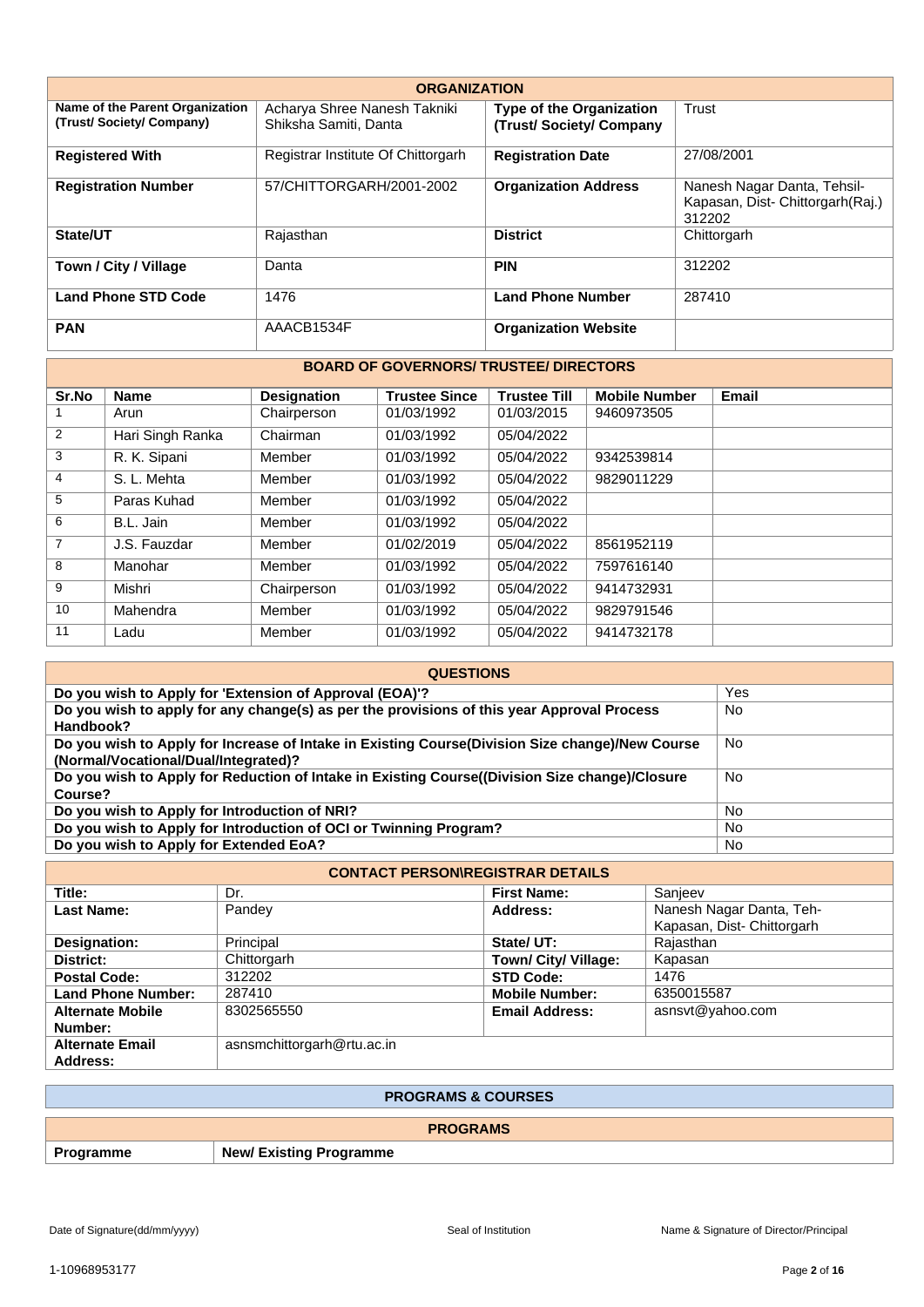MCA Existing Programme

#### **COURSE DETAILS**

|            | <b>Programme</b>                                            | <b>MCA</b> |           |                                               |                               |                               |                          |                              |                                                   |                                        |                                         |                                         |                                          |
|------------|-------------------------------------------------------------|------------|-----------|-----------------------------------------------|-------------------------------|-------------------------------|--------------------------|------------------------------|---------------------------------------------------|----------------------------------------|-----------------------------------------|-----------------------------------------|------------------------------------------|
| Sr.<br>No. | Course<br>Name                                              | Level      | FT/PT     | <b>Affiliating</b><br>body/<br>University     | Intake<br>approved<br>2020-21 | Intake<br>Approved<br>2021-22 | <b>Applied</b><br>For    | Applied<br>intake<br>2022-23 | <b>Number</b><br>οf<br>Reauired<br><b>Faculty</b> | <b>Number</b><br>.of<br><b>Faculty</b> | <b>NRI</b><br>Approval<br><b>Status</b> | oci/<br>FN<br>Approval<br><b>Status</b> | <b>Status of</b><br>NBA<br>accreditation |
|            | <b>MASTERS IN</b><br><b>COMPUTER</b><br><b>APPLICATIONS</b> | PG         | <b>FT</b> | Rajasthan<br>Technical<br>University,<br>Kota | 45                            | 45                            | Data Not 45<br>Available |                              | 5                                                 |                                        | Not<br>interested                       | Not<br>interested                       | Not Applicable                           |

#### **COURSES IN REGIONAL LANGUAGE**

Data not entered by Institution

**ODL COURSE DETAILS**

Data not entered by Institution

**OL COURSE DETAILS**

Data not entered by Institution

# **INFRASTRUCTURE DETAILS**

| <b>LAND DETAILS</b>         |                                                |                          |                    |  |  |
|-----------------------------|------------------------------------------------|--------------------------|--------------------|--|--|
| Location:                   | Rural                                          | Land in Hilly Area:      | No.                |  |  |
| Total Area in Acres:        | 7.47                                           | <b>FSI/FSR:</b>          | Data Not Available |  |  |
| <b>Built Up Area (Sqm):</b> | Data Not Available                             | <b>Number of Pieces:</b> |                    |  |  |
| Land Piece Area 1 in        | 7.47                                           | Land Piece Area 2 in     | Data Not Available |  |  |
| Acres:                      |                                                | Acres:                   |                    |  |  |
| Land Piece Area 3 in        | Data Not Available                             | Max distance in farthest | Data Not Available |  |  |
| Acres:                      |                                                | land pieces (Km):        |                    |  |  |
| Land registered with:       | Acharya Shree Nanesh Takniki<br>Shiksha Samiti | Date of Registration:    | 10/12/2002         |  |  |
| Land use certificate        | District Collector Chittorgarh                 | Land use certificate     | 10/12/2002         |  |  |
| issued by:                  |                                                | <b>issued Date:</b>      |                    |  |  |
| <b>Ownership Details:</b>   | Other                                          | Is the Land Mortgaged:   | <b>No</b>          |  |  |
| <b>Mortgaged Purpose:</b>   | N                                              |                          |                    |  |  |
| Land (North/South):         | <b>North</b>                                   | <b>Latitude Degree:</b>  | 24                 |  |  |
| <b>Latitude Minute:</b>     | 47                                             | Latitude Second:         | 55                 |  |  |
| Longitude (East/West)       | East                                           | <b>Longitude Degree:</b> | 74                 |  |  |
| <b>Longitude Minute:</b>    | 16                                             | <b>Longitude Second:</b> | 29                 |  |  |

## **LAND DETAILS: MORE INFORMATION**

| Sr.<br>No. | <b>Land Registration</b><br>Number: | 12-3(40)/2002/3278           | Date of Registration:       | 10/12/2002                     |
|------------|-------------------------------------|------------------------------|-----------------------------|--------------------------------|
| 1          | Area of Land:                       | 7.47                         | Khasra Number:              | 1910/103                       |
|            | <b>Plot Number/</b>                 | 1913/103                     | <b>Land Situated At:</b>    | NANESH NAGAR DANTA, TH -       |
|            | <b>Survey Number:</b>               |                              |                             | KAPASAN, DIST - CHITTORGARH    |
|            | <b>Land Registered in</b>           | Acharya Shree Nanesh Takniki | Ownership or                | Ownership                      |
|            | the Name of:                        | Shiksha Samity               | <b>Government Lease:</b>    |                                |
|            | Land use                            | Yes                          | <b>Land Use Certificate</b> | District Collector Chittorgarh |
|            | <b>Certificate Issued</b>           |                              | <b>Issuing Authority:</b>   |                                |
|            | Is it for Change of                 | No.                          |                             |                                |
|            | <b>Site</b>                         |                              |                             |                                |

| <b>BUILDING DETAILS</b>           |           |                            |               |
|-----------------------------------|-----------|----------------------------|---------------|
| <b>Building</b><br><b>Status:</b> | Available | <b>Fotal built up Area</b> | 2221<br>ູບບບ. |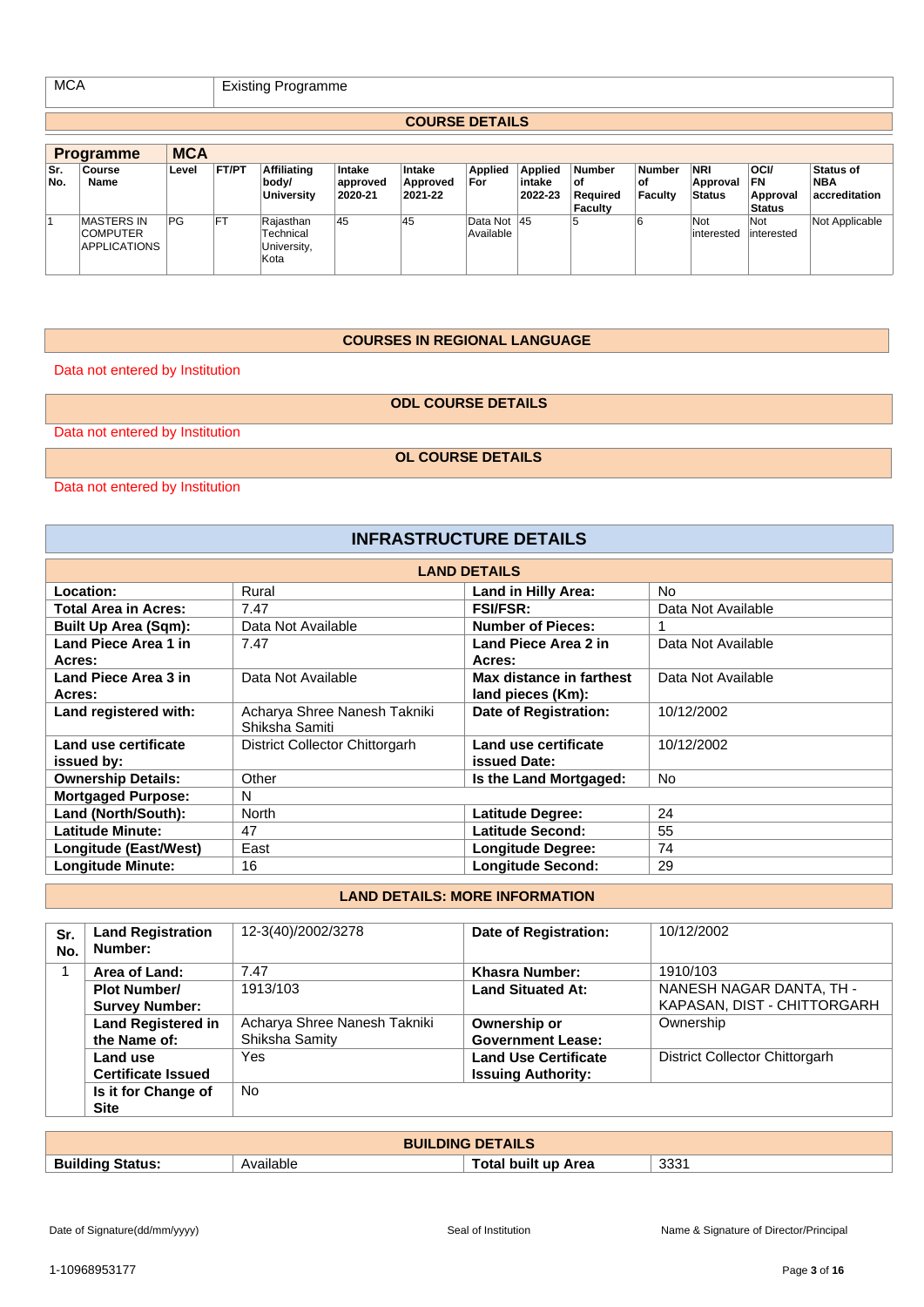|                                   |                    | (ready) Sqm:                              |      |
|-----------------------------------|--------------------|-------------------------------------------|------|
| Activities in the building        | 146.50             | <b>Whether Access</b>                     | Yes  |
| other than courses                |                    | <b>&amp;Circulation Area and</b>          |      |
| approved by AICTE:                |                    | <b>Toilet Area are</b>                    |      |
|                                   |                    | maintained as per                         |      |
|                                   |                    | <b>National Building Code</b>             |      |
|                                   |                    | (NBC) Norms?                              |      |
| <b>Total Carpet Instructional</b> | 877                | <b>Total Carpet</b>                       | 170  |
| Area (ready) -Sqm:                |                    | <b>Administrative Area</b>                |      |
|                                   |                    | (ready) -Sqm:                             |      |
| <b>Access and Circulation</b>     | Data Not Available | Total built up Area -Sqm                  | 1365 |
| Area (Sqm):                       |                    | Planned:                                  |      |
| <b>Total Carpet Amenities</b>     | 2138               |                                           |      |
| Area (ready) -Sqm:                |                    |                                           |      |
|                                   |                    |                                           |      |
|                                   |                    | <b>BUILDING DETAILS: MORE INFORMATION</b> |      |

#### **BUILDING DETAILS: MORE INFORMATION**

## Data not entered by Institution

#### **LABORATORY DETAILS**

| Sr. | Programme:               | <b>MCA</b>                                                                                               | Department:               | Masters In Computer Applications |
|-----|--------------------------|----------------------------------------------------------------------------------------------------------|---------------------------|----------------------------------|
| No. |                          |                                                                                                          |                           |                                  |
|     | Course:                  | <b>MASTERS IN COMPUTER</b>                                                                               | Level:                    | Post Graduate                    |
|     |                          | <b>APPLICATIONS</b>                                                                                      |                           |                                  |
|     | Name of the              | Computer Lab                                                                                             | Is it Research lab for PG | <b>No</b>                        |
|     | Laboratory:              |                                                                                                          | Course(Y/N):              |                                  |
|     | <b>Major Equipments:</b> | Computers<br><b>Printers</b><br>Projector<br>Modem<br>V-Sat<br>Lan<br>A/C<br><b>Furnitures</b><br>Scaner | <b>Building Name</b>      | <b>MCA WING</b>                  |
|     | <b>Building Number</b>   |                                                                                                          |                           |                                  |

## **ADMINISTRATIVE AREA**

| Sr.<br>No. | Room ID/Name:                            | <b>ADMIN</b>  | Room Type:                                                           | Office All Inclusive |
|------------|------------------------------------------|---------------|----------------------------------------------------------------------|----------------------|
| 1          | Area in Sqm:                             | 160.74        | <b>Building Name:</b>                                                | Admin Block          |
|            | <b>Building Number:</b>                  |               | <b>Readiness of Flooring</b>                                         | Ready                |
|            | <b>Readiness of Wall</b><br>and Painting | Ready         | <b>Readiness of</b><br><b>Electrification and</b><br><b>Lighting</b> | Ready                |
|            | <b>Air Conditioning</b>                  | Available     | <b>Readiness of</b><br>furniture/fixtures                            | Ready                |
| Sr.<br>No. | Room ID/ Name:                           | <b>B ROOM</b> | Room Type:                                                           | Board Room           |
| 2          | Area in Sqm:                             | 43.25         | <b>Building Name:</b>                                                | Admin Block          |
|            | <b>Building Number:</b>                  |               | <b>Readiness of Flooring</b>                                         | Ready                |
|            | <b>Readiness of Wall</b><br>and Painting | Ready         | <b>Readiness of</b><br><b>Electrification and</b><br>Lighting        | Ready                |
|            | <b>Air Conditioning</b>                  | Planned       | <b>Readiness of</b><br>furniture/fixtures                            | Ready                |
| Sr.<br>No. | Room ID/Name:                            | <b>DEPTOF</b> | Room Type:                                                           | Department Office    |
| 3          | Area in Sqm:                             | 26.5          | <b>Building Name:</b>                                                | <b>Admin Block</b>   |
|            | <b>Building Number:</b>                  |               | <b>Readiness of Flooring</b>                                         | Ready                |
|            | <b>Readiness of Wall</b><br>and Painting | Ready         | <b>Readiness of</b><br><b>Electrification and</b><br>Lighting        | Ready                |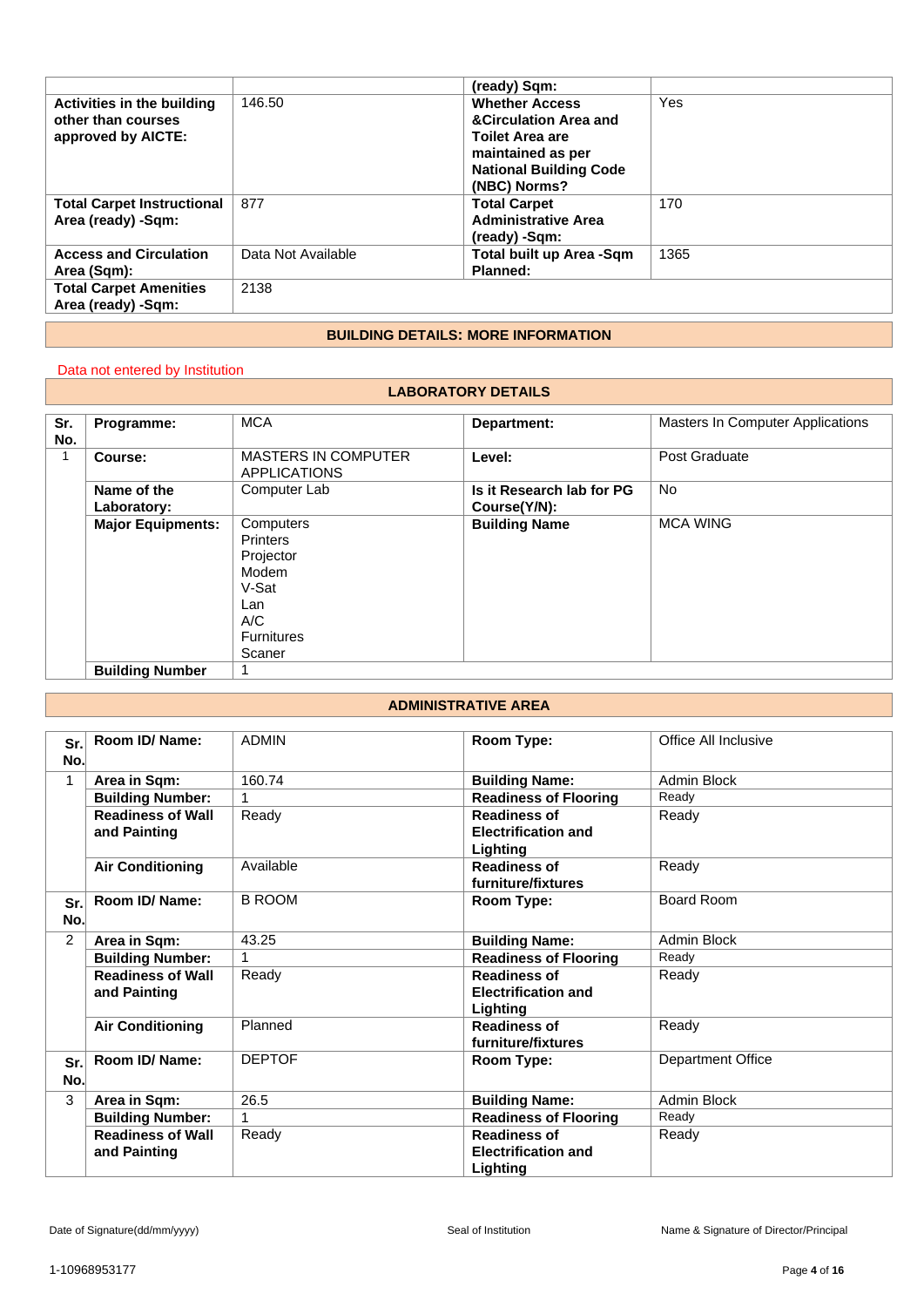|            | <b>Air Conditioning</b>                  | Planned       | <b>Readiness of</b><br>furniture/fixtures                     | Ready                      |
|------------|------------------------------------------|---------------|---------------------------------------------------------------|----------------------------|
| Sr.<br>No. | Room ID/Name:                            | <b>EXAM</b>   | Room Type:                                                    | <b>Exam Control Office</b> |
| 4          | Area in Sqm:                             | 30            | <b>Building Name:</b>                                         | Admin Block                |
|            | <b>Building Number:</b>                  | $\mathbf{1}$  | <b>Readiness of Flooring</b>                                  | Ready                      |
|            | <b>Readiness of Wall</b><br>and Painting | Ready         | <b>Readiness of</b><br><b>Electrification and</b><br>Lighting | Ready                      |
|            | <b>Air Conditioning</b>                  | Planned       | <b>Readiness of</b><br>furniture/fixtures                     | Ready                      |
| Sr.<br>No. | Room ID/Name:                            | <b>FACULT</b> | Room Type:                                                    | Faculty Room               |
| 5          | Area in Sqm:                             | 80.37         | <b>Building Name:</b>                                         | Admin Block                |
|            | <b>Building Number:</b>                  | 1             | <b>Readiness of Flooring</b>                                  | Ready                      |
|            | <b>Readiness of Wall</b><br>and Painting | Ready         | <b>Readiness of</b><br><b>Electrification and</b><br>Lighting | Ready                      |
|            | <b>Air Conditioning</b>                  | Planned       | <b>Readiness of</b><br>furniture/fixtures                     | Ready                      |
| Sr.<br>No. | Room ID/Name:                            | <b>HOD</b>    | Room Type:                                                    | Cabin for Head of Dept     |
| 6          | Area in Sqm:                             | 15.63         | <b>Building Name:</b>                                         | Admin Block                |
|            | <b>Building Number:</b>                  | 1             | <b>Readiness of Flooring</b>                                  | Ready                      |
|            | <b>Readiness of Wall</b><br>and Painting | Ready         | <b>Readiness of</b><br><b>Electrification and</b><br>Lighting | Ready                      |
|            | <b>Air Conditioning</b>                  | Planned       | <b>Readiness of</b><br>furniture/fixtures                     | Ready                      |
| Sr.<br>No. | Room ID/Name:                            | <b>HOUSE</b>  | Room Type:                                                    | Housekeeping               |
| 7          | Area in Sqm:                             | 15.9          | <b>Building Name:</b>                                         | Admin Block                |
|            | <b>Building Number:</b>                  | $\mathbf{1}$  | <b>Readiness of Flooring</b>                                  | Ready                      |
|            | <b>Readiness of Wall</b>                 | Ready         | <b>Readiness of</b><br><b>Electrification and</b>             | Ready                      |
|            | and Painting                             |               | Lighting                                                      |                            |
|            | <b>Air Conditioning</b>                  | Planned       | <b>Readiness of</b><br>furniture/fixtures                     | Ready                      |
| Sr.<br>No. | Room ID/ Name:                           | <b>MAINTE</b> | Room Type:                                                    | Maintenance                |
| 8          | Area in Sqm:                             | 15.9          | <b>Building Name:</b>                                         | Admin Block                |
|            | <b>Building Number:</b>                  | 1             | <b>Readiness of Flooring</b>                                  | Ready                      |
|            | <b>Readiness of Wall</b><br>and Painting | Ready         | <b>Readiness of</b><br><b>Electrification and</b><br>Lighting | Ready                      |
|            | <b>Air Conditioning</b>                  | Planned       | <b>Readiness of</b><br>furniture/fixtures                     | Ready                      |
| Sr.<br>No. | Room ID/ Name:                           | <b>PANTRY</b> | Room Type:                                                    | Pantry for Staff           |
| 9          | Area in Sqm:                             | 26.05         | <b>Building Name:</b>                                         | Centeen                    |
|            | <b>Building Number:</b>                  | $\Omega$      | <b>Readiness of Flooring</b>                                  | Ready                      |
|            | <b>Readiness of Wall</b><br>and Painting | Ready         | <b>Readiness of</b><br><b>Electrification and</b><br>Lighting | Ready                      |
|            | <b>Air Conditioning</b>                  | Planned       | <b>Readiness of</b><br>furniture/fixtures                     | Ready                      |
| Sr.<br>No. | Room ID/Name:                            | <b>PLACE</b>  | Room Type:                                                    | <b>Placement Office</b>    |
| 10         |                                          | 53.58         |                                                               | Admin Block                |
|            | Area in Sqm:<br><b>Building Number:</b>  | 1             | <b>Building Name:</b><br><b>Readiness of Flooring</b>         | Ready                      |
|            | <b>Readiness of Wall</b><br>and Painting | Ready         | <b>Readiness of</b><br><b>Electrification and</b>             | Ready                      |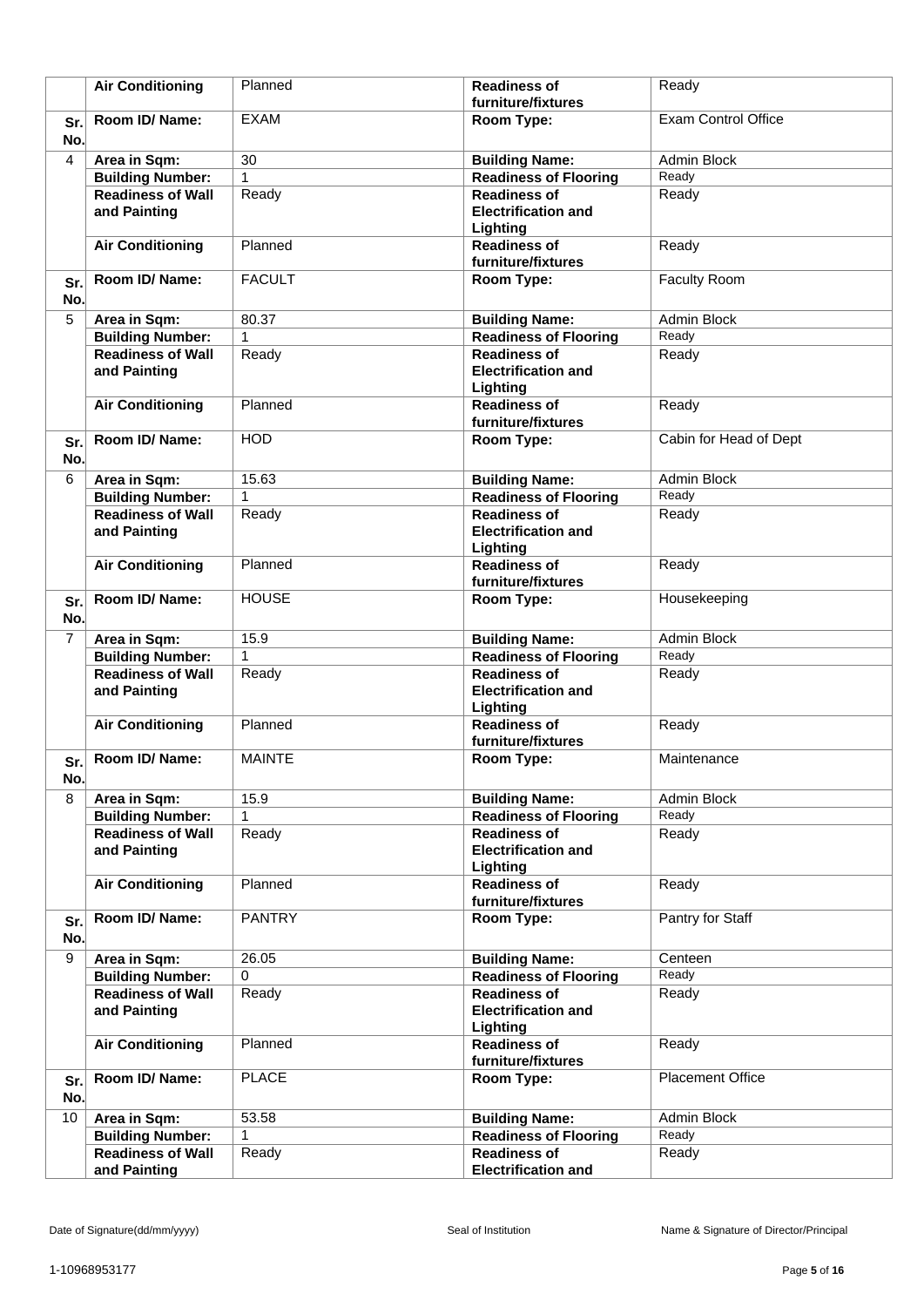|            |                                          |                | Lighting                                                      |                                   |
|------------|------------------------------------------|----------------|---------------------------------------------------------------|-----------------------------------|
|            | <b>Air Conditioning</b>                  | Planned        | <b>Readiness of</b>                                           | Ready                             |
|            |                                          |                | furniture/fixtures                                            |                                   |
| Sr.<br>No. | Room ID/Name:                            | <b>PRINC</b>   | Room Type:                                                    | <b>Principal Directors Office</b> |
| 11         | Area in Sqm:                             | 53.58          | <b>Building Name:</b>                                         | <b>Admin Block</b>                |
|            | <b>Building Number:</b>                  | $\mathbf{1}$   | <b>Readiness of Flooring</b>                                  | Ready                             |
|            | <b>Readiness of Wall</b><br>and Painting | Ready          | <b>Readiness of</b><br><b>Electrification and</b><br>Lighting | Ready                             |
|            | <b>Air Conditioning</b>                  | Available      | <b>Readiness of</b><br>furniture/fixtures                     | Ready                             |
| Sr.<br>No. | Room ID/Name:                            | <b>RECEP</b>   | Room Type:                                                    | <b>Reception Area</b>             |
| 12         | Area in Sqm:                             | 157.74         | <b>Building Name:</b>                                         | Admin Block                       |
|            | <b>Building Number:</b>                  | $\mathbf{1}$   | <b>Readiness of Flooring</b>                                  | Ready                             |
|            | <b>Readiness of Wall</b><br>and Painting | Ready          | <b>Readiness of</b><br><b>Electrification and</b><br>Lighting | Ready                             |
|            | <b>Air Conditioning</b>                  | Planned        | <b>Readiness of</b><br>furniture/fixtures                     | Ready                             |
| Sr.<br>No. | Room ID/ Name:                           | <b>SECUR</b>   | Room Type:                                                    | Security                          |
| 13         | Area in Sqm:                             | 15.9           | <b>Building Name:</b>                                         | <b>Trust Block</b>                |
|            | <b>Building Number:</b>                  | $\overline{c}$ | <b>Readiness of Flooring</b>                                  | Ready                             |
|            | <b>Readiness of Wall</b><br>and Painting | Ready          | <b>Readiness of</b><br><b>Electrification and</b><br>Lighting | Ready                             |
|            | <b>Air Conditioning</b>                  | Planned        | <b>Readiness of</b><br>furniture/fixtures                     | Ready                             |
| Sr.<br>No. | Room ID/Name:                            | <b>STORE</b>   | Room Type:                                                    | <b>Central Store</b>              |
| 14         | Area in Sqm:                             | 31.8           | <b>Building Name:</b>                                         | C Block                           |
|            | <b>Building Number:</b>                  | $C-8$          | <b>Readiness of Flooring</b>                                  | Ready                             |
|            | <b>Readiness of Wall</b><br>and Painting | Ready          | <b>Readiness of</b><br><b>Electrification and</b><br>Lighting | Ready                             |
|            | <b>Air Conditioning</b>                  | Planned        | <b>Readiness of</b><br>furniture/fixtures                     | Ready                             |

#### **AMENITIES AREA**

| Sr. | Room ID/Name:            | A-TYPE        | Room Type:                   | <b>Principal's Quarter</b> |
|-----|--------------------------|---------------|------------------------------|----------------------------|
| No. |                          |               |                              |                            |
| 1   | Area in Sqm:             | 67.35         | <b>Building Name:</b>        | <b>B BLOCK</b>             |
|     | <b>Building Number:</b>  | $B-3$         | <b>Readiness of Flooring</b> | Ready                      |
|     | <b>Readiness of Wall</b> | Ready         | <b>Readiness of</b>          | Ready                      |
|     | and Painting             |               | <b>Electrification and</b>   |                            |
|     |                          |               | Lighting                     |                            |
|     | <b>Air Conditioning</b>  | Available     | <b>Readiness of</b>          | Ready                      |
|     |                          |               | furniture/fixtures           |                            |
| Sr. | Room ID/ Name:           | <b>ACTVIT</b> | Room Type:                   | Student activity / GCR     |
| No. |                          |               |                              |                            |
| 2   | Area in Sqm:             | 200.66        | <b>Building Name:</b>        | <b>UG WING</b>             |
|     | <b>Building Number:</b>  | $\mathcal{P}$ | <b>Readiness of Flooring</b> | Ready                      |
|     | <b>Readiness of Wall</b> | Ready         | <b>Readiness of</b>          | Ready                      |
|     | and Painting             |               | <b>Electrification and</b>   |                            |
|     |                          |               | Lighting                     |                            |
|     | <b>Air Conditioning</b>  | Planned       | <b>Readiness of</b>          | Ready                      |
|     |                          |               | furniture/fixtures           |                            |
| Sr. | Room ID/ Name:           | <b>AUDIT</b>  | Room Type:                   | Auditorium                 |
| No. |                          |               |                              |                            |
| 3   | Area in Sqm:             | 80.37         | <b>Building Name:</b>        | <b>SAMAYIK</b>             |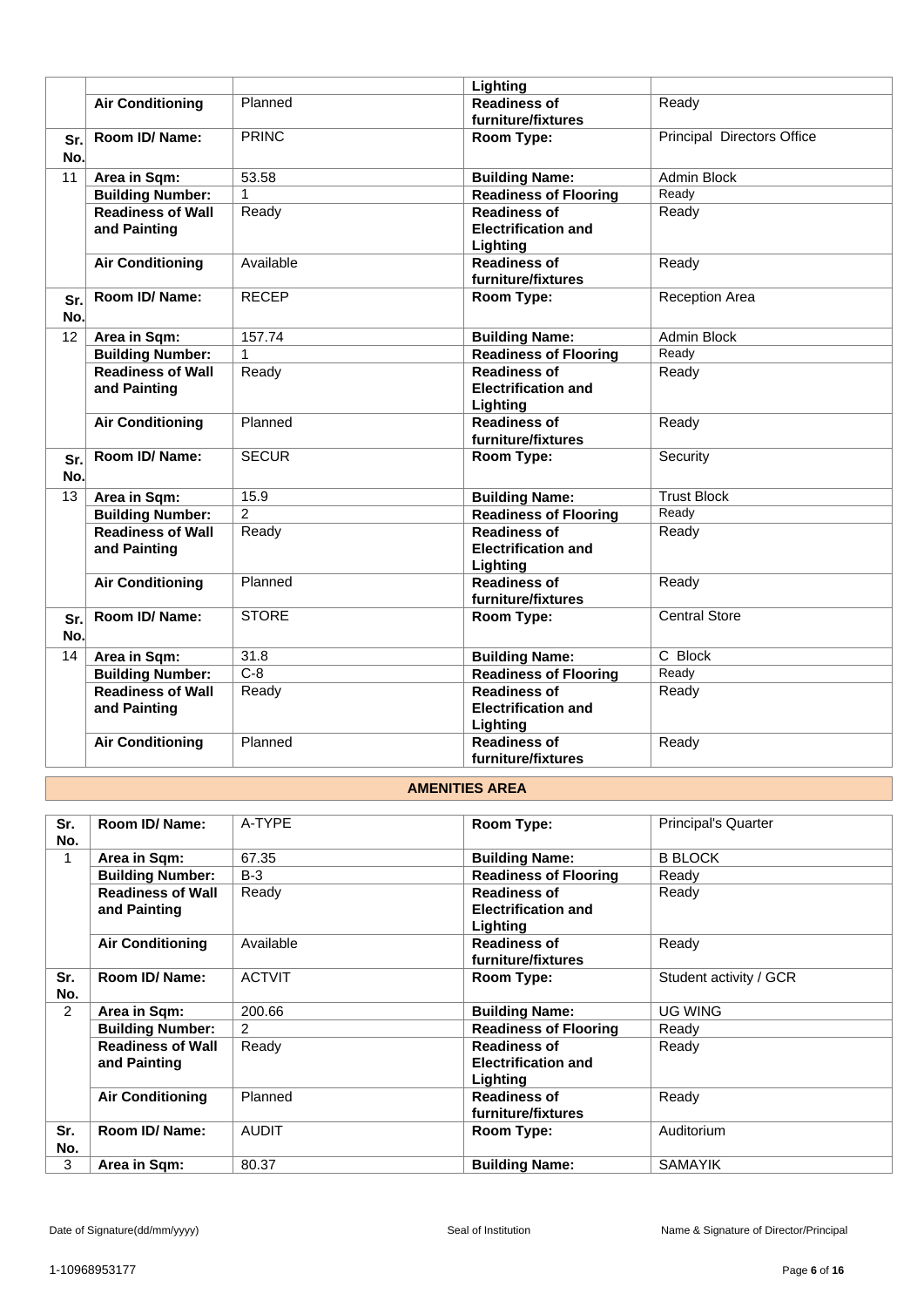|                | <b>Building Number:</b>  | 3              | <b>Readiness of Flooring</b> | Ready                   |
|----------------|--------------------------|----------------|------------------------------|-------------------------|
|                | <b>Readiness of Wall</b> | Ready          | <b>Readiness of</b>          | Ready                   |
|                | and Painting             |                | <b>Electrification and</b>   |                         |
|                |                          |                | Lighting                     |                         |
|                | <b>Air Conditioning</b>  | Planned        | <b>Readiness of</b>          | Ready                   |
|                |                          |                | furniture/fixtures           |                         |
| Sr.            | Room ID/ Name:           | <b>BCR</b>     | Room Type:                   | <b>Boys Common Room</b> |
| No.            |                          |                |                              |                         |
| 4              | Area in Sqm:             | 80.37          | <b>Building Name:</b>        | <b>MCA WING</b>         |
|                | <b>Building Number:</b>  | 1              | <b>Readiness of Flooring</b> | Ready                   |
|                | <b>Readiness of Wall</b> | Ready          | <b>Readiness of</b>          | Ready                   |
|                | and Painting             |                | <b>Electrification and</b>   |                         |
|                |                          |                | Lighting                     |                         |
|                |                          | Planned        | <b>Readiness of</b>          | Ready                   |
|                | <b>Air Conditioning</b>  |                | furniture/fixtures           |                         |
|                | Room ID/Name:            |                |                              |                         |
| Sr.            |                          | <b>CAFE</b>    | Room Type:                   | Cafeteria               |
| No.            |                          |                |                              |                         |
| 5              | Area in Sqm:             | 150            | <b>Building Name:</b>        | <b>CANTEEN</b>          |
|                | <b>Building Number:</b>  | 0              | <b>Readiness of Flooring</b> | Ready                   |
|                | <b>Readiness of Wall</b> | Ready          | <b>Readiness of</b>          | Ready                   |
|                | and Painting             |                | <b>Electrification and</b>   |                         |
|                |                          |                | Lighting                     |                         |
|                | <b>Air Conditioning</b>  | Planned        | <b>Readiness of</b>          | Ready                   |
|                |                          |                | furniture/fixtures           |                         |
| Sr.            | Room ID/ Name:           | <b>FASR</b>    | Room Type:                   | First aid cum Sick Room |
| No.            |                          |                |                              |                         |
| 6              | Area in Sqm:             | 200            | <b>Building Name:</b>        | <b>HOSPITAL</b>         |
|                | <b>Building Number:</b>  | $\mathbf{1}$   | <b>Readiness of Flooring</b> | Ready                   |
|                | <b>Readiness of Wall</b> | Ready          | <b>Readiness of</b>          | Ready                   |
|                | and Painting             |                | <b>Electrification and</b>   |                         |
|                |                          |                | Lighting                     |                         |
|                | <b>Air Conditioning</b>  | Available      | <b>Readiness of</b>          | Ready                   |
|                |                          |                | furniture/fixtures           |                         |
| Sr.            | Room ID/ Name:           | <b>GCR</b>     | Room Type:                   | Girls Common Room       |
| No.            |                          |                |                              |                         |
| $\overline{7}$ | Area in Sqm:             | 80.37          | <b>Building Name:</b>        | <b>UG WING</b>          |
|                | <b>Building Number:</b>  | $\overline{2}$ | <b>Readiness of Flooring</b> | Ready                   |
|                | <b>Readiness of Wall</b> | Ready          | <b>Readiness of</b>          | Ready                   |
|                | and Painting             |                | <b>Electrification and</b>   |                         |
|                |                          |                | Lighting                     |                         |
|                | <b>Air Conditioning</b>  | Planned        | <b>Readiness of</b>          | Ready                   |
|                |                          |                | furniture/fixtures           |                         |
| Sr.            | Room ID/ Name:           | <b>GHOUSE</b>  | Room Type:                   | <b>Guest House</b>      |
| No.            |                          |                |                              |                         |
| 8              | Area in Sqm:             | 52.49          | <b>Building Name:</b>        | <b>GUEST HOUSE</b>      |
|                | <b>Building Number:</b>  | $\Omega$       | <b>Readiness of Flooring</b> | Ready                   |
|                | <b>Readiness of Wall</b> | Ready          | <b>Readiness of</b>          | Ready                   |
|                | and Painting             |                | <b>Electrification and</b>   |                         |
|                |                          |                | Lighting                     |                         |
|                | <b>Air Conditioning</b>  | Planned        | <b>Readiness of</b>          | Ready                   |
|                |                          |                | furniture/fixtures           |                         |
| Sr.            | Room ID/ Name:           | <b>HOSTEL</b>  | Room Type:                   | Boys' Hostel            |
| No.            |                          |                |                              |                         |
| 9              | Area in Sqm:             | 1029.6         | <b>Building Name:</b>        | <b>TALERA WING</b>      |
|                | <b>Building Number:</b>  | 4              | <b>Readiness of Flooring</b> | Ready                   |
|                | <b>Readiness of Wall</b> | Ready          | <b>Readiness of</b>          | Ready                   |
|                | and Painting             |                | <b>Electrification and</b>   |                         |
|                |                          |                | Lighting                     |                         |
|                | <b>Air Conditioning</b>  | Planned        | <b>Readiness of</b>          | Ready                   |
|                |                          |                | furniture/fixtures           |                         |
| Sr.            | Room ID/ Name:           | <b>SPORTS</b>  | Room Type:                   | Sports Club             |
| No.            |                          |                |                              |                         |
| 10             | Area in Sqm:             | 26.05          | <b>Building Name:</b>        | <b>CLUB HOUSE</b>       |
|                | <b>Building Number:</b>  | 0              | Readiness of Flooring        | Ready                   |
|                |                          |                |                              |                         |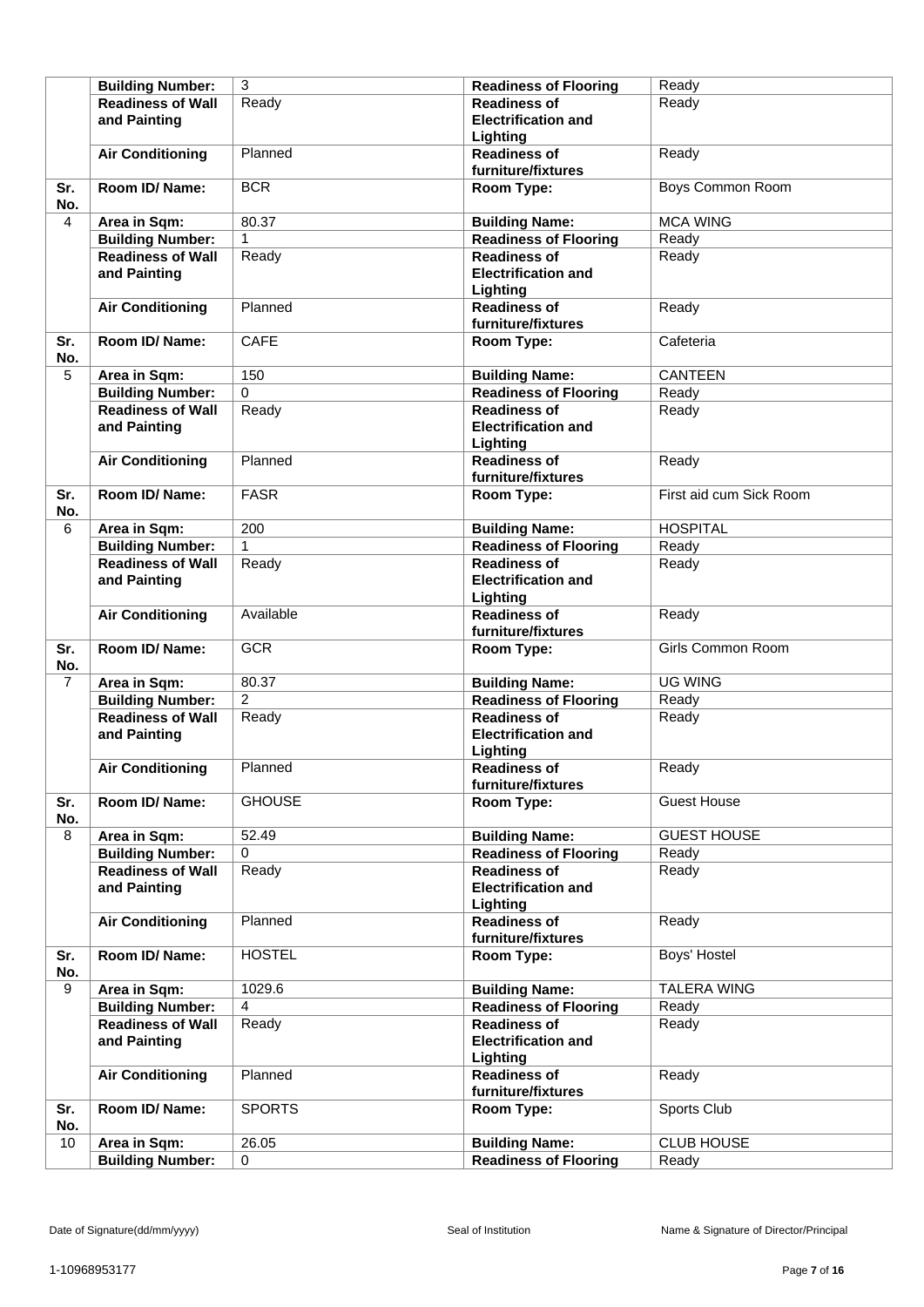|            | <b>Readiness of Wall</b><br>and Painting | Ready         | <b>Readiness of</b><br><b>Electrification and</b><br>Lighting | Ready                    |
|------------|------------------------------------------|---------------|---------------------------------------------------------------|--------------------------|
|            | <b>Air Conditioning</b>                  | Planned       | <b>Readiness of</b><br>furniture/fixtures                     | Ready                    |
| Sr.<br>No. | Room ID/ Name:                           | <b>STATIO</b> | Room Type:                                                    | <b>Stationery Store</b>  |
| 11         | Area in Sqm:                             | 26.05         | <b>Building Name:</b>                                         | <b>COOPERATIVE STORE</b> |
|            | <b>Building Number:</b>                  | $\Omega$      | <b>Readiness of Flooring</b>                                  | Ready                    |
|            | <b>Readiness of Wall</b><br>and Painting | Ready         | <b>Readiness of</b><br><b>Electrification and</b><br>Lighting | Ready                    |
|            | <b>Air Conditioning</b>                  | Planned       | <b>Readiness of</b><br>furniture/fixtures                     | Ready                    |
| Sr.<br>No. | Room ID/ Name:                           | <b>TOILET</b> | Room Type:                                                    | Toilet                   |
| 12         | Area in Sqm:                             | 150           | <b>Building Name:</b>                                         | <b>MCA WING</b>          |
|            | <b>Building Number:</b>                  |               | <b>Readiness of Flooring</b>                                  | Ready                    |
|            | <b>Readiness of Wall</b><br>and Painting | Ready         | <b>Readiness of</b><br><b>Electrification and</b><br>Lighting | Ready                    |
|            | <b>Air Conditioning</b>                  | Not Available | <b>Readiness of</b><br>furniture/fixtures                     | Ready                    |

## **CIRCULATION AREA**

| Sr.<br>No. | Area Type              | Corridors | <b>Average Carpet Area:</b> | 146.5           |
|------------|------------------------|-----------|-----------------------------|-----------------|
|            | <b>Flooring</b>        | Yes       | <b>Painting Done</b>        | Ready           |
|            | <b>Electrification</b> | Ready     | <b>Building Name:</b>       | <b>MCA WING</b> |
|            | and Lighting           |           |                             |                 |
|            | <b>Building</b>        |           |                             |                 |
|            | Number:                |           |                             |                 |

## **INSTRUCTIONAL AREA**

| Sr.<br>No.   | Programme                                          | <b>MCA</b>                 | Level                                                         | POST GRADUATE        |
|--------------|----------------------------------------------------|----------------------------|---------------------------------------------------------------|----------------------|
| $\mathbf{1}$ | Room Type                                          | <b>Computer Laboratory</b> | Room ID/Name                                                  | $LAB-1$              |
|              | Area of Room in<br>Sqm                             | 268.75                     | <b>Building Name</b>                                          | <b>MCA WING</b>      |
|              | <b>Building Number</b>                             |                            | <b>Readiness of Flooring</b>                                  | Ready                |
|              | <b>Readiness of</b><br>Wall and<br><b>Painting</b> | Ready                      | <b>Readiness of</b><br><b>Electrification and</b><br>Lighting | Ready                |
|              | <b>Readiness of</b><br>furniture/fixtures          | Ready                      | <b>Air Conditioning</b>                                       | Available            |
| Sr.<br>No.   | Programme                                          | <b>MCA</b>                 | Level                                                         | POST GRADUATE        |
| 2            | Room Type                                          | Classroom                  | Room ID/Name                                                  | <b>MCA</b>           |
|              | Area of Room in<br>Sam                             | 241.11                     | <b>Building Name</b>                                          | <b>MCA WING</b>      |
|              | <b>Building Number</b>                             | $\mathbf{1}$               | <b>Readiness of Flooring</b>                                  | Ready                |
|              | <b>Readiness of</b><br>Wall and<br><b>Painting</b> | Ready                      | <b>Readiness of</b><br><b>Electrification and</b><br>Lighting | Ready                |
|              | <b>Readiness of</b><br>furniture/fixtures          | Ready                      | <b>Air Conditioning</b>                                       | Planned              |
| Sr.<br>No.   | Programme                                          | <b>MCA</b>                 | Level                                                         | <b>POST GRADUATE</b> |
| 3            | Room Type                                          | Other                      | Room ID/Name                                                  | <b>READ</b>          |
|              | Area of Room in<br>Sqm                             | 168.27                     | <b>Building Name</b>                                          | <b>MCA WING</b>      |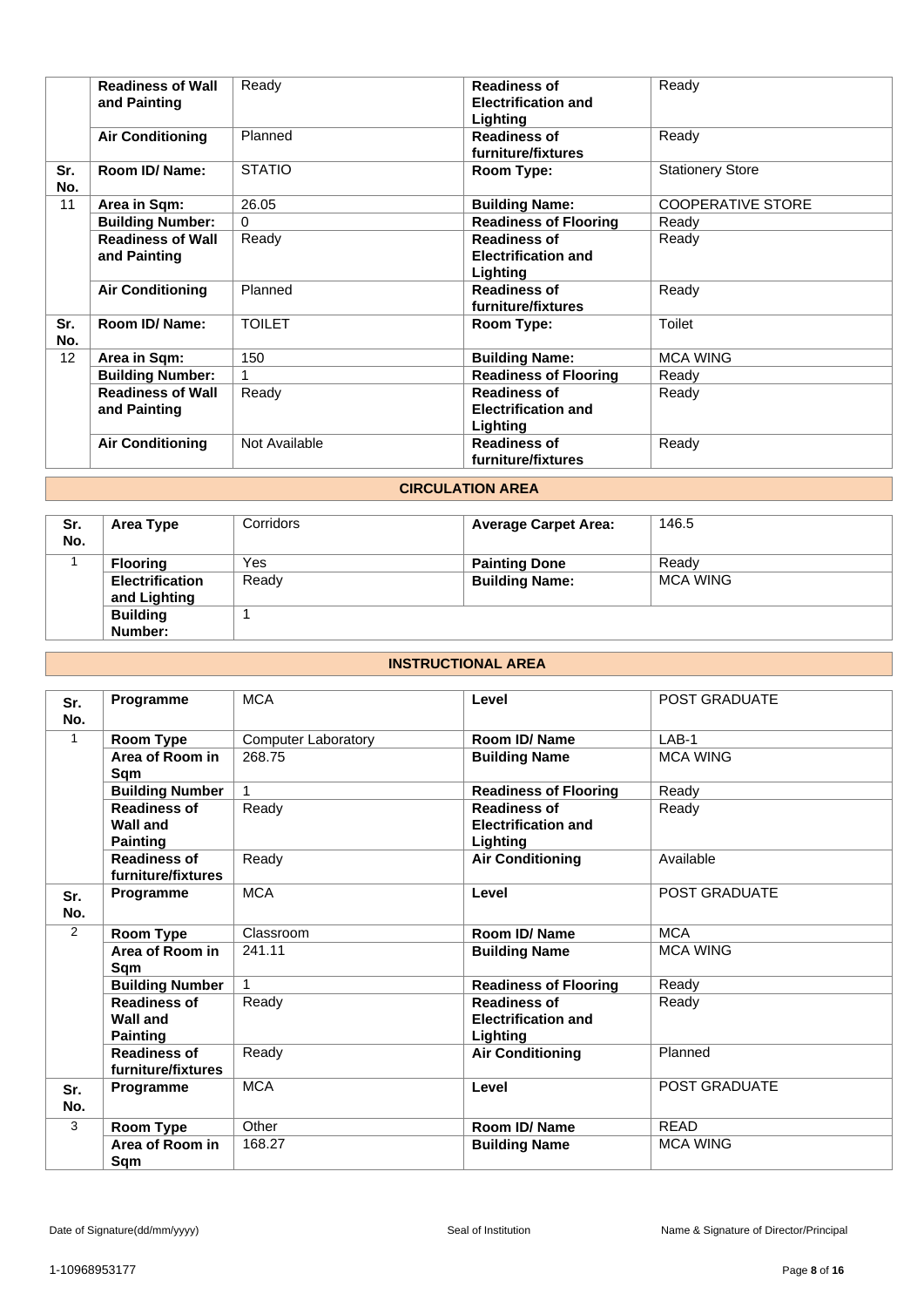|                | <b>Building Number</b> | $\mathbf{1}$               | <b>Readiness of Flooring</b> | Ready                |
|----------------|------------------------|----------------------------|------------------------------|----------------------|
|                | <b>Readiness of</b>    | Ready                      | <b>Readiness of</b>          | Ready                |
|                | <b>Wall and</b>        |                            | <b>Electrification and</b>   |                      |
|                | <b>Painting</b>        |                            | Lighting                     |                      |
|                | <b>Readiness of</b>    | Ready                      | <b>Air Conditioning</b>      | Planned              |
|                | furniture/fixtures     |                            |                              |                      |
| Sr.            | Programme              | <b>MCA</b>                 | Level                        | <b>POST GRADUATE</b> |
| No.            |                        |                            |                              |                      |
| $\overline{4}$ | Room Type              | Seminar Hall               | Room ID/Name                 | <b>SEMINA</b>        |
|                | Area of Room in        | 200.93                     | <b>Building Name</b>         | <b>MCA WING</b>      |
|                | Sqm                    |                            |                              |                      |
|                | <b>Building Number</b> | $\mathbf{1}$               | <b>Readiness of Flooring</b> | Ready                |
|                | <b>Readiness of</b>    | Ready                      | <b>Readiness of</b>          | Ready                |
|                | <b>Wall and</b>        |                            | <b>Electrification and</b>   |                      |
|                | <b>Painting</b>        |                            | Lighting                     |                      |
|                | <b>Readiness of</b>    | Ready                      | <b>Air Conditioning</b>      | Planned              |
|                | furniture/fixtures     |                            |                              |                      |
| Sr.            | Programme              | <b>MCA</b>                 | Level                        | POST GRADUATE        |
| No.            |                        |                            |                              |                      |
| 5              | <b>Room Type</b>       | <b>Tutorial Room</b>       | Room ID/Name                 | <b>TUTO</b>          |
|                | Area of Room in        | 80.37                      | <b>Building Name</b>         | <b>MCA WING</b>      |
|                | Sqm                    |                            |                              |                      |
|                | <b>Building Number</b> | $\mathbf{1}$               | <b>Readiness of Flooring</b> | Ready                |
|                | <b>Readiness of</b>    | Ready                      | <b>Readiness of</b>          | Ready                |
|                | <b>Wall and</b>        |                            | <b>Electrification and</b>   |                      |
|                | <b>Painting</b>        |                            | Lighting                     |                      |
|                | <b>Readiness of</b>    | Ready                      | <b>Air Conditioning</b>      | Planned              |
|                | furniture/fixtures     |                            |                              |                      |
| Sr.            | Programme              | <b>MCA</b>                 | Level                        | POST GRADUATE        |
| No.            |                        |                            |                              |                      |
| 6              | Room Type              | <b>Tutorial Rooms - PG</b> | Room ID/Name                 | <b>TUTO1</b>         |
|                | Area of Room in        | 53.58                      | <b>Building Name</b>         | <b>MCA WING</b>      |
|                | Sqm                    |                            |                              |                      |
|                | <b>Building Number</b> | $\mathbf{1}$               | <b>Readiness of Flooring</b> | Ready                |
|                | <b>Readiness of</b>    | Ready                      | <b>Readiness of</b>          | Ready                |
|                | <b>Wall and</b>        |                            | <b>Electrification and</b>   |                      |
|                | <b>Painting</b>        |                            | Lighting                     |                      |
|                | <b>Readiness of</b>    | Ready                      | <b>Air Conditioning</b>      | Planned              |
|                | furniture/fixtures     |                            |                              |                      |
|                |                        |                            |                              |                      |

## **INSTRUCTIONAL AREA** – **COMMON FACILITIES**

| Sr.<br>No.   | Room Type:                                                | <b>Computer Center</b> | Room ID/ Name:                                                | $LAB-1$            |
|--------------|-----------------------------------------------------------|------------------------|---------------------------------------------------------------|--------------------|
| $\mathbf{1}$ | Area of Room in<br>Sqm:                                   | 178.33                 | <b>Readiness of Flooring:</b>                                 | Ready              |
|              | <b>Readiness of</b><br><b>Wall and</b><br><b>Painting</b> | Ready                  | <b>Readiness of</b><br><b>Electrification and</b><br>Lighting | Ready              |
|              | <b>Readiness of</b><br>furniture/fixtures                 | Ready                  | <b>Air Conditioning</b>                                       | Available          |
|              | <b>Building Name</b>                                      | <b>MCA WING A</b>      | <b>Building Number:</b>                                       | Data Not Available |
| Sr.<br>No.   | Room Type:                                                | Library&Reading Room   | Room ID/ Name:                                                | <b>LIBRAR</b>      |
| 2            | Area of Room in<br>Sqm:                                   | 168.27                 | <b>Readiness of Flooring:</b>                                 | Ready              |
|              | <b>Readiness of</b><br><b>Wall and</b><br><b>Painting</b> | Ready                  | <b>Readiness of</b><br><b>Electrification and</b><br>Lighting | Ready              |
|              | <b>Readiness of</b><br>furniture/fixtures                 | Ready                  | <b>Air Conditioning</b>                                       | Planned            |
|              | <b>Building Name</b>                                      | <b>MCA WING B</b>      | <b>Building Number:</b>                                       | Data Not Available |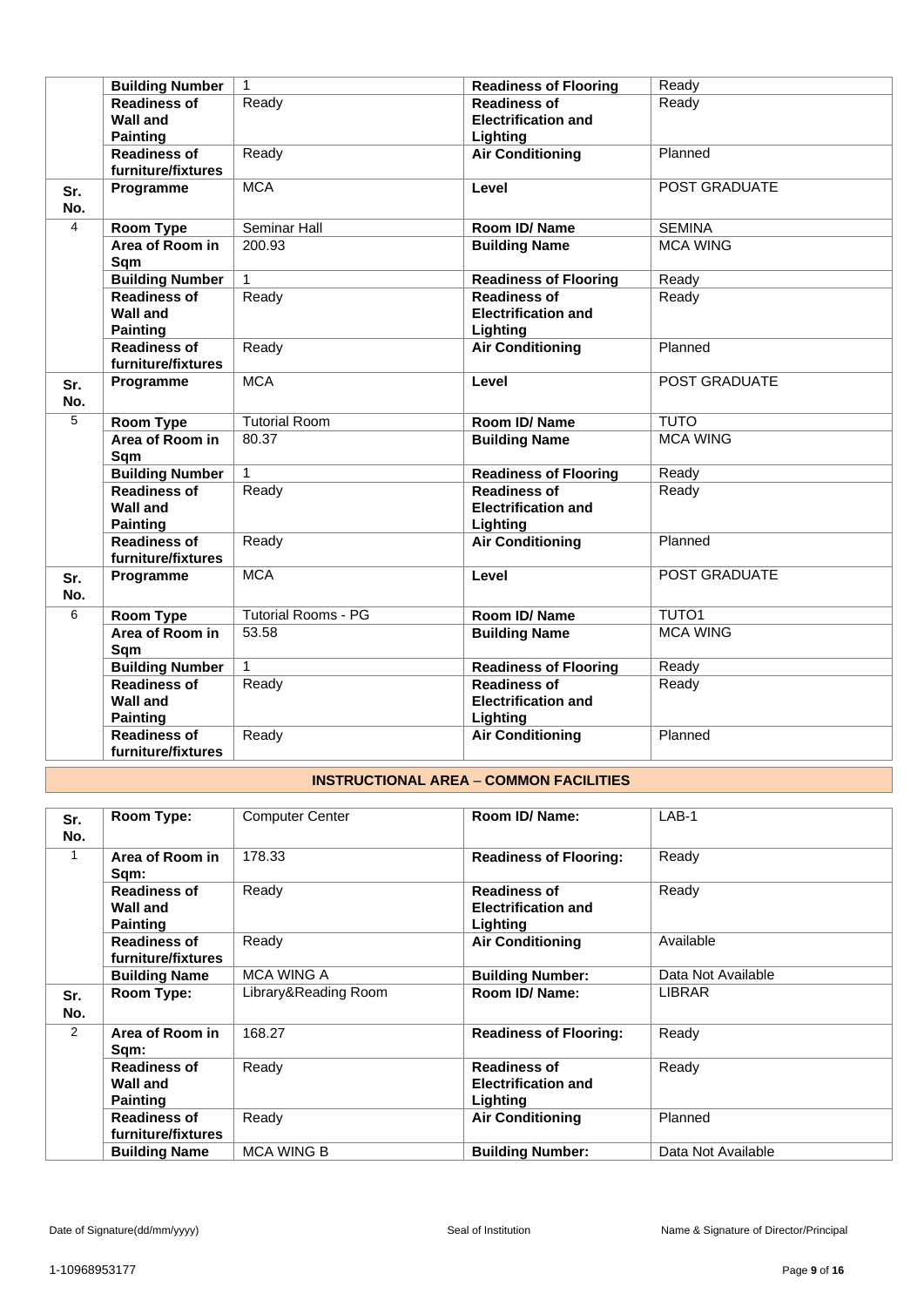| <b>HOSTEL FACILITIES</b> |                                                                                |                    |                                                                          |                    |
|--------------------------|--------------------------------------------------------------------------------|--------------------|--------------------------------------------------------------------------|--------------------|
| Sr.<br>No.               | <b>Whether Hostel</b><br>facility<br>Available(Y/N) ?                          | Yes                | Girl's Hostel (Y/N):                                                     | Yes                |
| $\mathbf{1}$             | No. of Rooms:                                                                  | 10                 | <b>Hostel Capacity:</b>                                                  | 50                 |
|                          | <b>Boy's Hostel:</b>                                                           | Y                  | No. of Rooms for Boys?                                                   | 20                 |
|                          | <b>Total Capacity:</b>                                                         | 230                | <b>Apply for Site Change</b>                                             | No                 |
|                          | Location                                                                       | Within the Campus  | <b>Hostel Facility</b>                                                   | Y                  |
|                          |                                                                                |                    | <b>COMPUTATIONAL FACILITIES</b>                                          |                    |
|                          |                                                                                |                    |                                                                          |                    |
|                          | <b>PCs/Laptop exclusively</b><br>available to students:                        | 25                 | PCs/Laptop available in<br>Library:                                      | 2                  |
|                          | PCs/Laptop available in<br><b>Administrative Office:</b>                       | $\mathbf{1}$       | PCs/Laptop available to<br><b>Faculty Members:</b>                       | 3                  |
| language lab:            | Number of PCs/Laptop in                                                        | 20                 | <b>Internet Bandwidth in</b><br>Mbps:                                    | 100                |
|                          | <b>Number of Legal</b><br><b>Application software:</b>                         | 20                 | Printers available to<br>student:                                        | 3                  |
| <b>Printers:</b>         | Number of A1 Size Color                                                        | $\Omega$           | <b>Number of Legal System</b><br>software:                               | 3                  |
| <b>Software</b>          | <b>Number of Open Source</b>                                                   | 20                 | <b>Number of Proprietary</b>                                             | Data Not Available |
|                          |                                                                                |                    | <b>SOLAR PANEL INSTALLATION DETAILS</b>                                  |                    |
| $(Sqm)$ :                | <b>Total land available</b>                                                    | 32565              | No. of buildings with roof<br>tops:                                      | 3                  |
| $(Sqm)$ :                | Land available for placing<br>solar photovoltaic panels                        | 4310               | <b>Annual electricity</b><br>consumption No. of units<br>during 2021-22: | 47782              |
| placing solar            | Total approximate roof-<br>top area available for<br>photovoltaic panel (Sqm): | 1404               | Average rate per unit<br>paid during 2021-22 (Rs. /<br>unit):            | 9                  |
|                          | <b>Renewable Energy Type</b>                                                   | Data Not Available | Remarks:                                                                 | no                 |
|                          | Whether a policy has                                                           | Y                  | <b>Renewable Energy used</b>                                             |                    |

# **ODL INFRASTRUCTURE**

**at present (if any):**

Data not entered by Institution

**been adopted to use only**

**LED lamps:**

# **OL INFRASTRUCTURE**

Data not entered by Institution

# **OMBUDSMAN & ANTI-RAGGING**

|                                       | <b>ANTI-RAGGING</b>                                                                                                        |                                                                |                          |                   |  |
|---------------------------------------|----------------------------------------------------------------------------------------------------------------------------|----------------------------------------------------------------|--------------------------|-------------------|--|
| S.No.                                 |                                                                                                                            | <b>Particulars</b>                                             |                          | <b>Status</b>     |  |
| 1.                                    | <b>Constitution of Anti-Ragging Committee (will be set automatically after</b><br>adding Anti-Ragging Committee details ): |                                                                |                          | Yes               |  |
| 2.                                    | Constitution of Anti-Ragging Squad (will be set automatically after adding<br><b>Anti-Ragging Squad details)</b>           |                                                                |                          | Yes               |  |
| 3.                                    | Affidavit obtained from all Students:                                                                                      |                                                                |                          | Yes               |  |
| 4.                                    | Affidavit obtained from parents of all the students:                                                                       |                                                                |                          | Yes               |  |
| 5.                                    | Affidavit obtained from students staying in Hostel:                                                                        |                                                                |                          | Yes               |  |
| 6.                                    |                                                                                                                            | Affidavit obtained from parents of students staying in Hostel: |                          | Yes               |  |
| 7.                                    | <b>Appointment of Counselors:</b>                                                                                          |                                                                |                          | Yes               |  |
| <b>ANTI-RAGGING COMMITTEE DETAILS</b> |                                                                                                                            |                                                                |                          |                   |  |
| Sr.                                   | <b>Committee Type:</b>                                                                                                     | Anti-Ragging Committee                                         | <b>Appointment Order</b> | ASNSM/2/2020/1008 |  |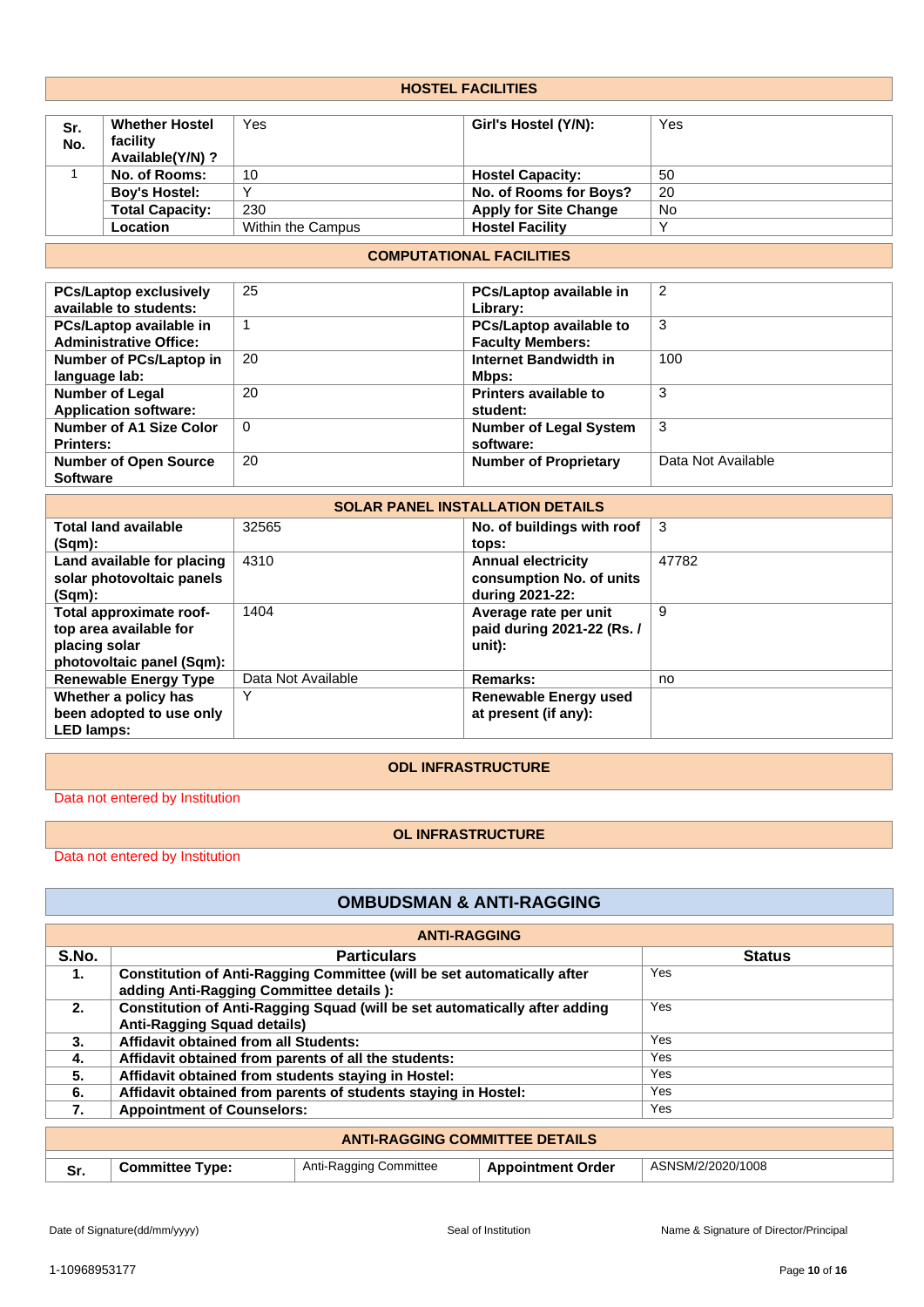| No.        |                        |                     | <b>Reference Number:</b>                             |                          |
|------------|------------------------|---------------------|------------------------------------------------------|--------------------------|
|            | Date of Appointment:   | 12/02/2020          | Name of the<br><b>Committee Member:</b>              | Dr. Sanjeev Kumar Pandey |
|            | <b>Profession:</b>     | Principal           | <b>Associated With:</b>                              | Asnsm                    |
|            | <b>Mobile Number:</b>  | 6350015587          | <b>Email Address:</b>                                | asnsvt@yahoo.com         |
| Sr.<br>No. | <b>Committee Type:</b> | Anti-Ragging Squad  | <b>Appointment Order</b><br><b>Reference Number:</b> | ASNSM/2/2020/1008        |
| 2          | Date of Appointment:   | 12/02/2020          | Name of the<br><b>Committee Member:</b>              | MR. Sanjay Pareek        |
|            | <b>Profession:</b>     | Assistant Professor | <b>Associated With:</b>                              | Asnsm                    |
|            | <b>Mobile Number:</b>  | 9983497088          | <b>Email Address:</b>                                | spareek660@gmail.com     |

## **INTERNAL COMPLAINT COMMITTEE (ICC) DETAILS**

| Sr. No.        | <b>Committee Type:</b>       | <b>COMPLAINT</b>                      | <b>Appointment Order</b>                             | ASNSM/2/2020/1009            |
|----------------|------------------------------|---------------------------------------|------------------------------------------------------|------------------------------|
|                |                              | <b>COMMITTEE</b>                      | <b>Reference Number:</b>                             |                              |
| $\mathbf{1}$   | <b>Date of Appointment:</b>  | 13/02/2020                            | <b>Name of the Committee</b><br>Member:              | MR. HARISH KUMAR SHARMA      |
|                | <b>Profession:</b>           | <b>MEMBER</b>                         | <b>Associated With:</b>                              | College                      |
|                | <b>Mobile Number:</b>        | 6350015587                            | <b>Email Address:</b>                                | asnsvt@yahoo.com             |
|                | <b>Committee Designation</b> | <b>TEACHING</b><br><b>FACULTY</b>     | <b>Committee Gender</b>                              | Male                         |
| Sr. No.        | <b>Committee Type:</b>       | <b>COMPLAINT</b><br><b>COMMITTEE</b>  | <b>Appointment Order</b><br><b>Reference Number:</b> | ASNSM/11/2021/1015-1         |
| 2              | <b>Date of Appointment:</b>  | 01/11/2021                            | <b>Name of the Committee</b><br>Member:              | MR. SANJAY PAREEK            |
|                | <b>Profession:</b>           | <b>MEMBER</b>                         | <b>Associated With:</b>                              | College                      |
|                | <b>Mobile Number:</b>        | 9983497088                            | <b>Email Address:</b>                                | mtsn987@gmail.com            |
|                | <b>Committee Designation</b> | <b>ASSOCIATE</b><br><b>PROFESSOR</b>  | <b>Committee Gender</b>                              | Male                         |
| Sr. No.        | <b>Committee Type:</b>       | <b>COMPLAINT</b><br><b>COMMITTEE</b>  | <b>Appointment Order</b><br><b>Reference Number:</b> | ASNSM/2/2020/1009-1          |
| 3              | <b>Date of Appointment:</b>  | 13/02/2020                            | <b>Name of the Committee</b><br>Member:              | MRS. SANTOSH CHOUDHARY       |
|                | <b>Profession:</b>           | <b>CHAIR PERSON</b>                   | <b>Associated With:</b>                              | <b>Cbse School</b>           |
|                | <b>Mobile Number:</b>        | 9413090283                            | <b>Email Address:</b>                                | asnsvt@yahoo.com             |
|                | <b>Committee Designation</b> | <b>HOD</b>                            | <b>Committee Gender</b>                              | Female                       |
| Sr. No.        | <b>Committee Type:</b>       | <b>COMPLAINT</b><br><b>COMMITTEE</b>  | <b>Appointment Order</b><br><b>Reference Number:</b> | ASNSM/2/2020/1009-3          |
| 4              | <b>Date of Appointment:</b>  | 13/02/2020                            | <b>Name of the Committee</b><br>Member:              | MR. R. S. CHOUDHARY          |
|                | <b>Profession:</b>           | <b>MEMBER</b>                         | <b>Associated With:</b>                              | Trust                        |
|                | <b>Mobile Number:</b>        | 6376240803                            | <b>Email Address:</b>                                | dgm@asnsvt.org               |
|                | <b>Committee Designation</b> | <b>NON TEACHING</b><br><b>FACULTY</b> | <b>Committee Gender</b>                              | Male                         |
| Sr. No.        | <b>Committee Type:</b>       | <b>COMPLAINT</b><br><b>COMMITTEE</b>  | <b>Appointment Order</b><br><b>Reference Number:</b> | ASNSM/2/2020/1009-4          |
| 5              | Date of Appointment:         | 13/02/2020                            | <b>Name of the Committee</b><br>Member:              | MR. HEM SINGH CHOUDHARY      |
|                | <b>Profession:</b>           | <b>MEMBER</b>                         | <b>Associated With:</b>                              | Trust                        |
|                | <b>Mobile Number:</b>        | 9588954581                            | <b>Email Address:</b>                                | dgm@asnsvt.org               |
|                | <b>Committee Designation</b> | <b>NON TEACHING</b><br><b>FACULTY</b> | <b>Committee Gender</b>                              | Male                         |
| Sr. No.        | <b>Committee Type:</b>       | <b>COMPLAINT</b><br><b>COMMITTEE</b>  | <b>Appointment Order</b><br><b>Reference Number:</b> | ASNSM/11/2021/1015-2         |
| 6              | <b>Date of Appointment:</b>  | 01/11/2021                            | <b>Name of the Committee</b><br>Member:              | MR. VIKASH JEDWAL            |
|                | <b>Profession:</b>           | <b>STUDENT</b>                        | <b>Associated With:</b>                              | College                      |
|                | <b>Mobile Number:</b>        | 6350215499                            | <b>Email Address:</b>                                | hiturajpurohit5485@gmail.com |
|                | <b>Committee Designation</b> | <b>STUDENT</b>                        | <b>Committee Gender</b>                              | Male                         |
| Sr. No.        | <b>Committee Type:</b>       | <b>COMPLAINT</b><br><b>COMMITTEE</b>  | <b>Appointment Order</b><br><b>Reference Number:</b> | ASNSM/11/2021/1015-3         |
| $\overline{7}$ | <b>Date of Appointment:</b>  | 01/11/2021                            | <b>Name of the Committee</b><br>Member:              | MR. BABULAL DHAKAR           |
|                | <b>Profession:</b>           | <b>STUDENT</b>                        | <b>Associated With:</b>                              | College                      |
|                | <b>Mobile Number:</b>        | 8003881242                            | <b>Email Address:</b>                                | gouravmehra14355@gmail.com   |
|                |                              |                                       |                                                      |                              |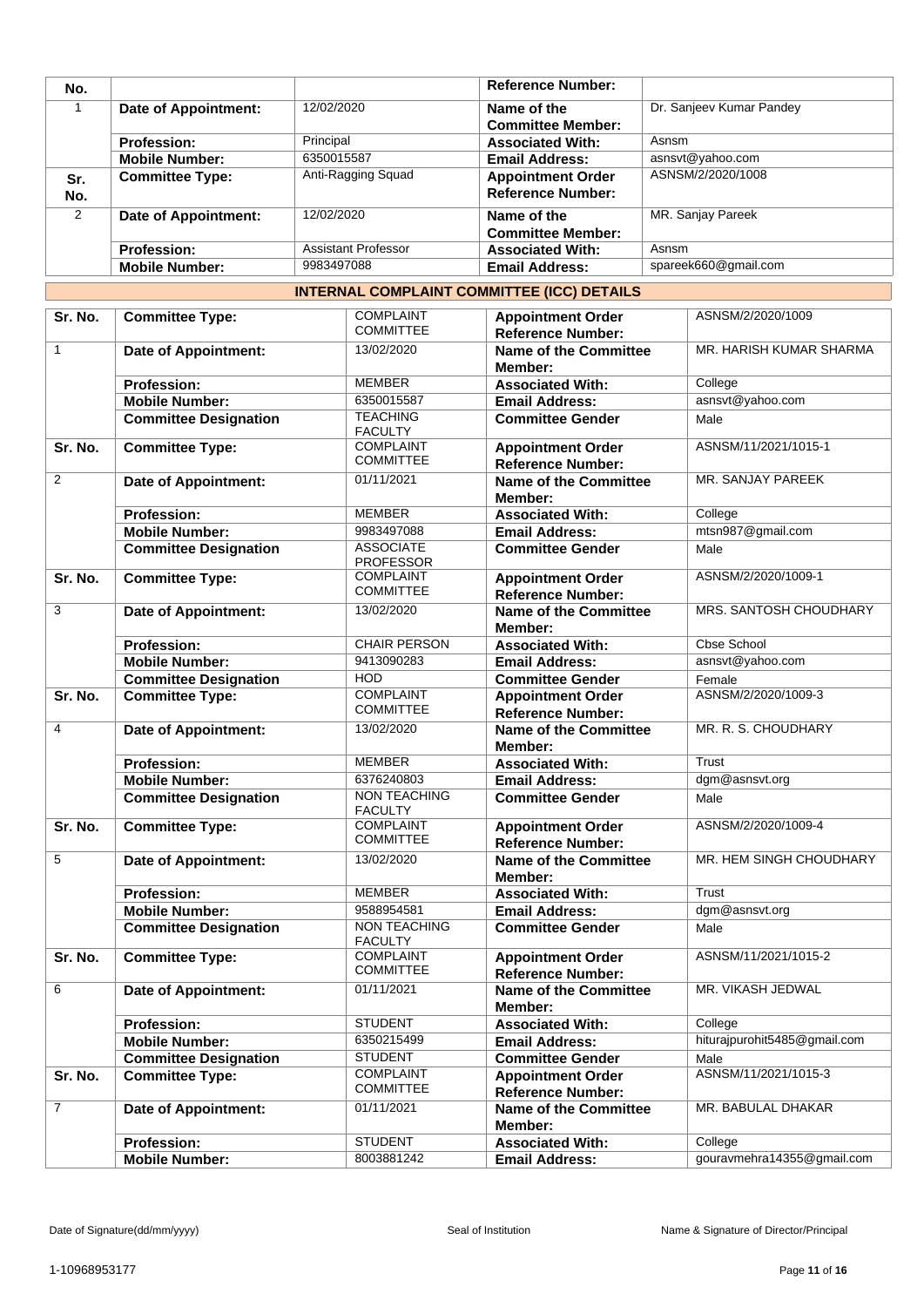|         | <b>Committee Designation</b> | <b>STUDENT</b>   | <b>Committee Gender</b>      | Male                       |
|---------|------------------------------|------------------|------------------------------|----------------------------|
| Sr. No. | <b>Committee Type:</b>       | <b>COMPLAINT</b> | <b>Appointment Order</b>     | ASNSM/11/2021/1015-4       |
|         |                              | <b>COMMITTEE</b> | <b>Reference Number:</b>     |                            |
| 8       | Date of Appointment:         | 01/11/2021       | <b>Name of the Committee</b> | MR. SARTHAK                |
|         |                              |                  | Member:                      |                            |
|         | <b>Profession:</b>           | <b>STUDENT</b>   | <b>Associated With:</b>      | College                    |
|         | <b>Mobile Number:</b>        | 9406640733       | <b>Email Address:</b>        | vishnumenariya90@gmail.com |
|         | <b>Committee Designation</b> | <b>STUDENT</b>   | <b>Committee Gender</b>      | Female                     |

#### **SC/ST COMMITTEE DETAILS**

| Sr. No.        | <b>Committee Type:</b>        | <b>SC/SC COMMITTEE</b> | <b>Appointment Order</b><br><b>Reference Number:</b> | ASNSM/2/2020/1010             |
|----------------|-------------------------------|------------------------|------------------------------------------------------|-------------------------------|
| $\mathbf{1}$   | <b>Date of Appointment:</b>   | 13/02/2020             | <b>Name of the Committee</b><br>Member:              | MR. SHANTI LAL SALVI          |
|                | <b>Profession:</b>            | <b>TEACHING</b>        | <b>Associated With:</b>                              | College                       |
|                | <b>Mobile Number:</b>         | 6378340548             | <b>Email Address:</b>                                | asnsvt@yahoo.com              |
|                | <b>Committee Designation:</b> |                        | <b>Committee Gender:</b>                             | Male                          |
|                | Caste:                        | Sc                     | Gender:                                              | Male                          |
| Sr. No.        | <b>Committee Type:</b>        | <b>SC/SC COMMITTEE</b> | <b>Appointment Order</b><br><b>Reference Number:</b> | ASNSM/2/2020/1010             |
| $\overline{2}$ | <b>Date of Appointment:</b>   | 13/02/2020             | <b>Name of the Committee</b><br>Member:              | <b>MR. HARISH SHARMA</b>      |
|                | <b>Profession:</b>            | <b>TEACHING</b>        | <b>Associated With:</b>                              | College                       |
|                | <b>Mobile Number:</b>         | 9166232521             | <b>Email Address:</b>                                | harish.dantacollege@gmail.com |
|                | <b>Committee Designation:</b> |                        | <b>Committee Gender:</b>                             | Male                          |
|                | Caste:                        | Other                  | Gender:                                              | Male                          |
| Sr. No.        | <b>Committee Type:</b>        | <b>SC/SC COMMITTEE</b> | <b>Appointment Order</b><br><b>Reference Number:</b> | ASNSM/2/2020/1010             |
| 3              | <b>Date of Appointment:</b>   | 13/02/2020             | <b>Name of the Committee</b><br>Member:              | MR. GANESH LAL MEGHWAL        |
|                | <b>Profession:</b>            | <b>TEACHING</b>        | <b>Associated With:</b>                              | Cbse School                   |
|                | <b>Mobile Number:</b>         | 9887707194             | <b>Email Address:</b>                                | asnsvt@yahoo.com              |
|                | <b>Committee Designation:</b> |                        | <b>Committee Gender:</b>                             | Male                          |
|                | Caste:                        | Sc                     | Gender:                                              | Male                          |
| Sr. No.        | <b>Committee Type:</b>        | <b>SC/SC COMMITTEE</b> | <b>Appointment Order</b><br><b>Reference Number:</b> | ASNSM/2/2020/1010             |
| 4              | Date of Appointment:          | 13/02/2020             | <b>Name of the Committee</b><br>Member:              | Mr. R. S. CHOUDHARY           |
|                | <b>Profession:</b>            | DY MANAGER             | <b>Associated With:</b>                              | Trust                         |
|                | <b>Mobile Number:</b>         | 6376240803             | <b>Email Address:</b>                                | dygm@asnsvt.org               |
|                | <b>Committee Designation:</b> |                        | <b>Committee Gender:</b>                             | Male                          |
|                | Caste:                        | Other                  | Gender:                                              | Male                          |
| Sr. No.        | <b>Committee Type:</b>        | <b>SC/SC COMMITTEE</b> | <b>Appointment Order</b><br><b>Reference Number:</b> | ASNSM/2/2020/1010             |
| 5              | <b>Date of Appointment:</b>   | 13/02/2020             | <b>Name of the Committee</b><br>Member:              | SONU BAREGAMA                 |
|                | <b>Profession:</b>            | <b>TEACHING</b>        | <b>Associated With:</b>                              | College                       |
|                | <b>Mobile Number:</b>         | 1476287410             | <b>Email Address:</b>                                | sonubaregama99@gmail.com      |
|                | <b>Committee Designation:</b> |                        | <b>Committee Gender:</b>                             | Female                        |
|                | Caste:                        | Other                  | Gender:                                              | Female                        |

## **STUDENT COUNSELLOR DETAILS**

| Sr. No. | <b>Committee Type:</b>      | <b>COUNSELLOR</b><br><b>COMMITTEE</b> | <b>Appointment Order</b><br><b>Reference Number:</b> | ASNSM/2/2020/1011             |
|---------|-----------------------------|---------------------------------------|------------------------------------------------------|-------------------------------|
|         | <b>Date of Appointment:</b> | 13/02/2020                            | Name of the Committee<br>Member:                     | MR. HARISH KUMAR SHARMA       |
|         | <b>Profession:</b>          | <b>TEACHING</b>                       | <b>Associated With:</b>                              | College                       |
|         | <b>Mobile Number:</b>       | 8302565550                            | <b>Email Address:</b>                                | harish.dantacollege@gmail.com |
| Sr. No. | <b>Committee Type:</b>      | <b>COUNSELLOR</b><br><b>COMMITTEE</b> | <b>Appointment Order</b><br><b>Reference Number:</b> | ASNSM/2/2020/1011             |
| 2       | Date of Appointment:        | 12/02/2020                            | Name of the Committee<br>Member:                     | MR. SANJAY PAREEK             |
|         | <b>Profession:</b>          | <b>TEACHING</b>                       | <b>Associated With:</b>                              | College                       |
|         | <b>Mobile Number:</b>       | 9983497088                            | <b>Email Address:</b>                                | spareek660@gmail.com          |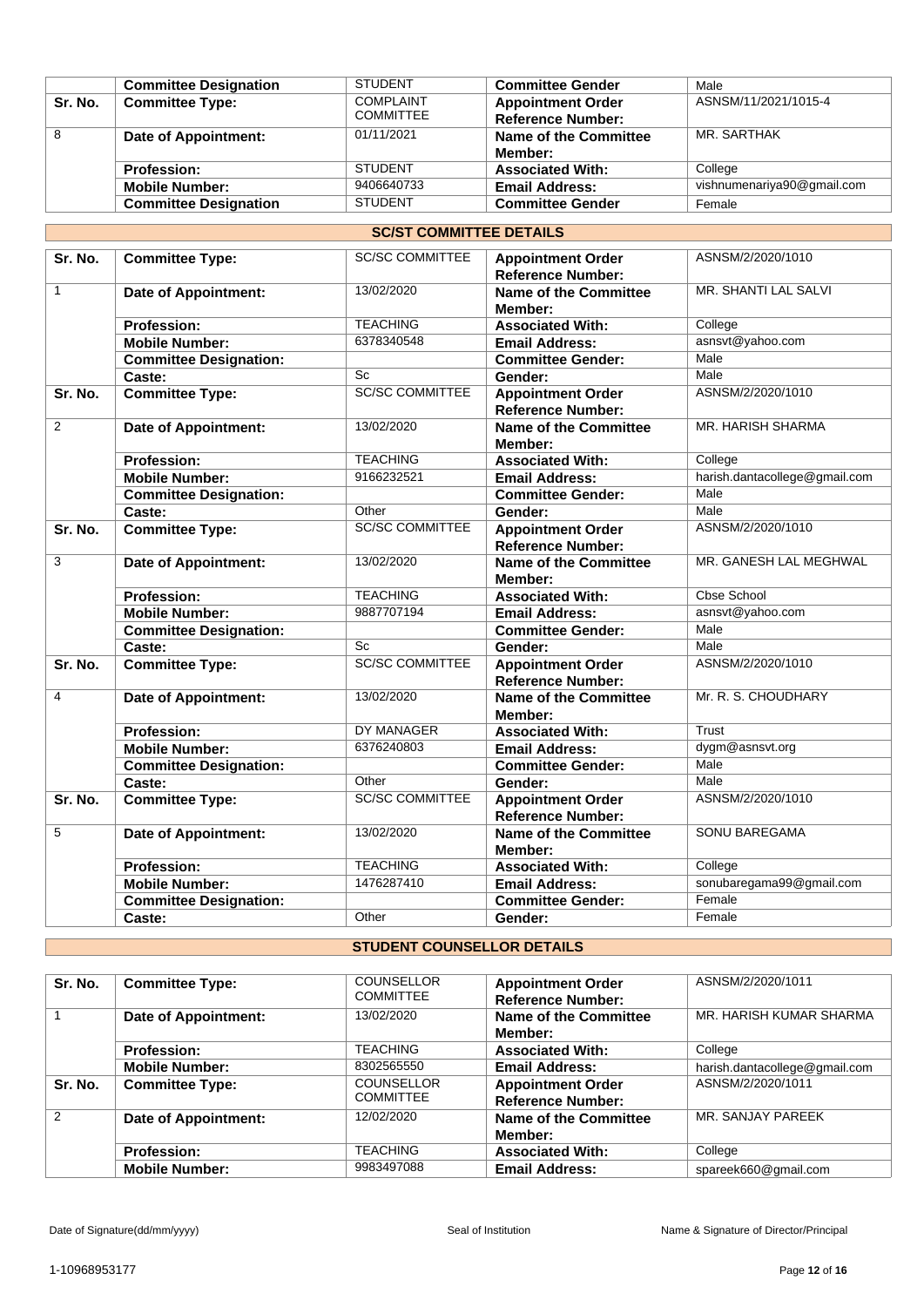| <b>INSTITUTION-INDUSTRY CELL DETAILS</b>                                                                                                               |                       |                    |                                  |                           |  |  |
|--------------------------------------------------------------------------------------------------------------------------------------------------------|-----------------------|--------------------|----------------------------------|---------------------------|--|--|
| <b>INDUSTRY</b><br>ASNSM/11/2020/1035<br>Sr. No.<br><b>Committee Type:</b><br><b>Appointment Order</b><br><b>COMMITTEE</b><br><b>Reference Number:</b> |                       |                    |                                  |                           |  |  |
|                                                                                                                                                        | Date of Appointment:  | 13/11/2020         | Name of the Committee<br>Member: | MR. ANKUSH SHARMA         |  |  |
|                                                                                                                                                        | <b>Profession:</b>    | <b>FOUNDER CEO</b> | <b>Associated With:</b>          | Behindmethods Kurukshetra |  |  |
|                                                                                                                                                        | <b>Mobile Number:</b> | 9729582301         | <b>Email Address:</b>            | info@behindmethods.com    |  |  |

# **LIBRARY & FACILITIES**

### **LIBRARY BOOKS**

| Sr.<br>No. | <b>Programme</b>                                 | <b>MCA</b> | <b>Number of Tiles</b>                    | 413         |
|------------|--------------------------------------------------|------------|-------------------------------------------|-------------|
|            | <b>Number of Volumes</b>                         | 3032       | Number of Journals<br>published in India  | 6           |
|            | <b>Number of Journals</b><br>published at Abroad | 6          | Number of eBook<br><b>Volumes-UG</b>      | $\mathbf 0$ |
|            | <b>Number of eBook</b><br><b>Volumes-PG</b>      | 2726       | <b>Number of eBook</b><br>Volumes-Diploma | $\mathbf 0$ |
|            | Number of eBook<br><b>Titles-UG</b>              | $\Omega$   | Number of eBook<br><b>Titles-PG</b>       | 229         |
|            | Number of eBook<br><b>Titles-Diploma</b>         | 0          |                                           |             |

## **LIBRARY FACILITIES**

| Sr. | <b>Working hours from</b> | 9AM - 5PM | Reprographic                 | Yes        |
|-----|---------------------------|-----------|------------------------------|------------|
| No. | to                        |           | <b>Facility</b>              |            |
|     | <b>Current Annual</b>     | 50000     | <b>Bar Code or RF Tab</b>    | <b>No</b>  |
|     | <b>Budget Rs.</b>         |           | <b>Book handling</b>         |            |
|     | <b>Reading Room</b>       | 35        | <b>Library Networking</b>    | <b>Yes</b> |
|     | <b>Seating Capacity</b>   |           |                              |            |
|     | Name of E Journal         | ORACLE    | <b>Library Management</b>    | Yes        |
|     | <b>Subscription</b>       |           | <b>Software</b>              |            |
|     | available                 |           |                              |            |
|     | Number of                 | 10        | <b>Total Library Area in</b> | 168.27     |
|     | <b>Multimedia PCs</b>     |           | Sam                          |            |

| <b>OTHER FACILITIES I</b>                                          |               |                                                 |               |                                                             |               |  |
|--------------------------------------------------------------------|---------------|-------------------------------------------------|---------------|-------------------------------------------------------------|---------------|--|
| <b>Particulars</b>                                                 | <b>Status</b> | <b>Particulars</b>                              | <b>Status</b> | <b>Particulars</b>                                          | <b>Status</b> |  |
| <b>Potable Water</b><br><b>Supply</b>                              | Yes           | <b>Backup Electric Supply</b>                   | Yes           | <b>CCTV Security</b>                                        | Yes           |  |
| <b>Barrier free</b><br><b>Environment</b>                          | Yes           | <b>Institution Web Site</b>                     | Yes           | Insurance for<br><b>Students</b>                            | Yes           |  |
| <b>General Insurance</b>                                           | Yes           | <b>All Weather Approach</b><br>(Motorized Road) | <b>Yes</b>    | <b>Fire and Safety</b><br><b>Certificate</b>                | Yes           |  |
| Post &<br><b>Banking/ATM</b>                                       | No.           | <b>Projectors in Classrooms</b>                 | Yes           | Medical &<br><b>Counselling</b>                             | Yes           |  |
| <b>Staff Quarters</b>                                              | Yes           | <b>Public Announcement System</b>               | Yes           | <b>Group Insurance</b><br>for Employees                     | Yes           |  |
| <b>Electrical Grid</b><br><b>Power Supply</b><br><b>Connection</b> | Yes           | <b>Telecom &amp; FAX</b>                        | Yes           | <b>Safety Provisions</b>                                    | Yes           |  |
| <b>Rain Water</b><br><b>Harvesting</b>                             | Yes           | <b>ERP Software</b>                             | Yes           | <b>Transport Facility</b>                                   | Yes           |  |
| <b>First Aid</b>                                                   | Yes           | <b>Sewage Disposal System</b>                   | Yes           | <b>Appointment of</b><br><b>Student</b><br><b>Counselor</b> | Yes           |  |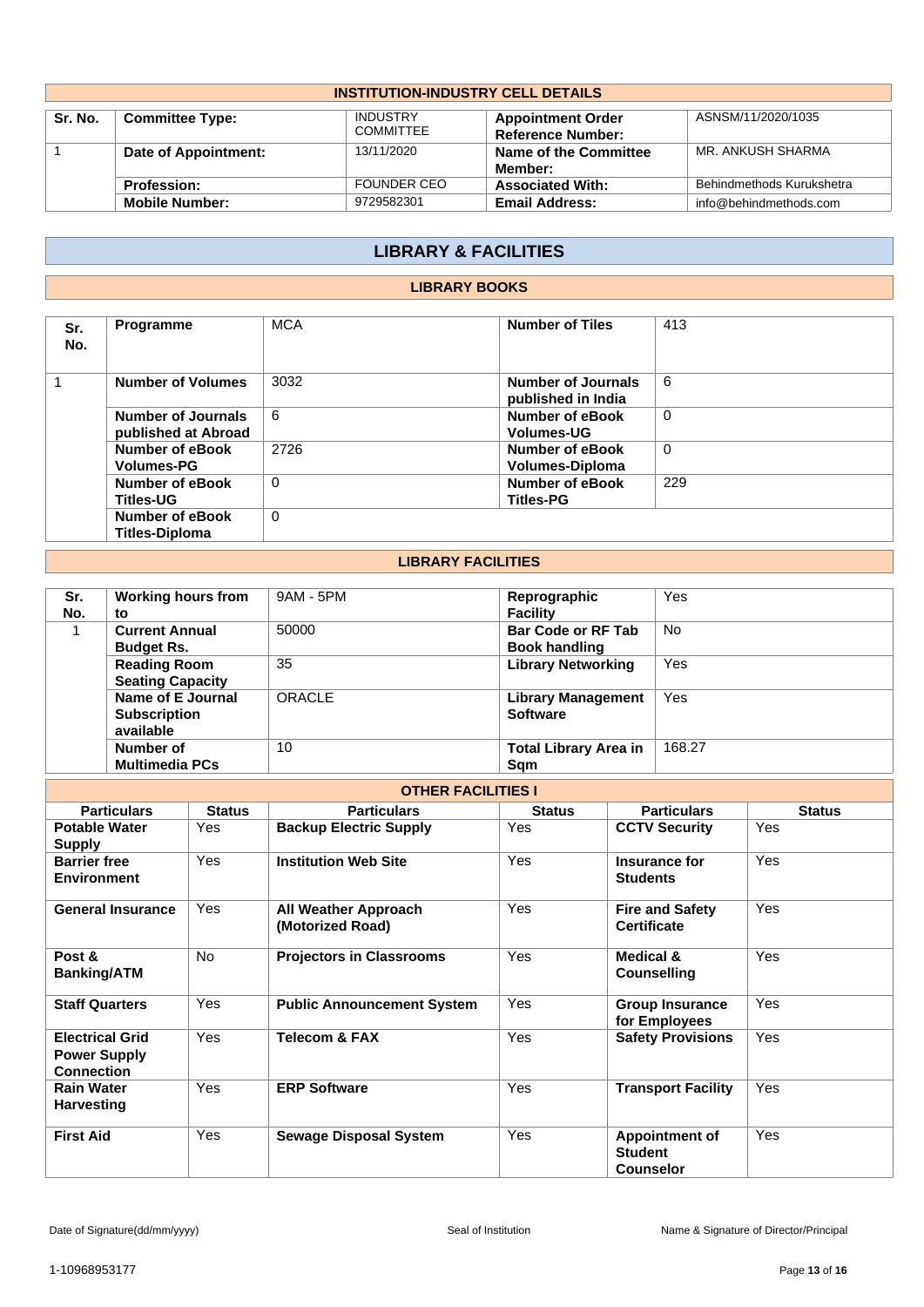| <b>Sports Facilities</b>                                                                                                                          | Yes        | <b>Innovation Cell/Club</b>                                                                          | Yes        | <b>Participation in</b><br>the National<br>Innovation<br>Ranking                                       | No         |
|---------------------------------------------------------------------------------------------------------------------------------------------------|------------|------------------------------------------------------------------------------------------------------|------------|--------------------------------------------------------------------------------------------------------|------------|
| <b>Establishment of</b><br><b>Committee For</b><br>SC/ST<br>Implementation of<br>examination                                                      | Yes<br>Yes | <b>Vehicle Parking</b><br><b>Auditorium</b>                                                          | Yes<br>Yes | <b>Establishment of</b><br>Anti Ragging<br><b>Committee</b><br>Implementation of<br>teacher training   | Yes<br>Yes |
| reforms<br>Institution-<br><b>Industry Cell</b>                                                                                                   | Yes        | Media Cell                                                                                           | Yes        | policy<br>At least 5 MoUs<br>with Industries                                                           | Yes        |
| <b>Intellectual</b><br><b>Property of Right</b><br>Cell                                                                                           | Yes        | <b>Implementation of Startup</b><br><b>Policy</b>                                                    | No         | <b>Internal Quality</b><br><b>Assurance Cell</b>                                                       | Yes        |
| Implementing<br><b>Food Safety and</b><br><b>Standard</b><br>Act, 2006in the<br><b>Institution</b>                                                | Yes        | <b>Applied for</b><br><b>Membership of National Digital</b><br>Library                               | Yes        | <b>Enter Membership</b><br><b>Number</b>                                                               | 00         |
| <b>Participation in</b><br>the<br><b>National</b><br>Institutional<br>Ranking<br><b>Framework (NIRF)</b>                                          | <b>No</b>  | <b>Establishment of Online</b><br><b>Grievance Rederssal</b><br><b>Mechanism</b>                     | Yes        | <b>Group Accident</b><br>Policy to be<br>provided by<br><b>Employees</b>                               | Yes        |
| <b>Provision to watch</b><br><b>MOOCS Courses</b><br>through<br>Swayam                                                                            | Yes        | Implementation of<br>the schemes announced by<br>Government of India                                 | Yes        | <b>General Notice</b><br><b>Board and</b><br><b>Departmental</b><br><b>Notice Board</b>                | Yes        |
| <b>Offering of Skill</b><br><b>Development</b><br><b>Courses Approved</b><br>by the Council                                                       | Yes        | <b>Implementation of mandatory</b><br>internship policy for Students                                 | Yes        | <b>Establishment of</b><br>Internal<br>Complaint<br>Committee (ICC)<br><b>Committee</b>                | Yes        |
| <b>Compliance of the</b><br><b>National Academic</b><br><b>Depository (NAD)</b><br>as per MHRD<br><b>Directives</b>                               | Yes        | <b>Implementation of Unnat Bharat</b><br>Abhiyan/ Saansad Adarsh Gram<br>Yojana (SAGY)               | Yes        | Installation of<br><b>Grid Connected</b><br>Solar<br><b>Rooftops/Power</b><br><b>Systems</b>           | Yes        |
| Whether the<br><b>Institution has</b><br>implemented<br>Safety and<br><b>Security measures</b><br>in the Campus?                                  | Yes        | <b>Fabrication Facility Laboratory</b><br>(FABLAB) Tinkering<br>Laboratory/ Innovation<br>Laboratory | No         | <b>Digital Payment</b><br>for all Financial<br><b>Transactions</b><br>as per MHRD<br><b>Directives</b> | Yes        |
| Whether your<br><b>Institution has</b><br>introduced online<br>Aadhar linked<br><b>Biometric</b><br>attendance for<br>regular faculty<br>members? | Yes        | <b>Efforts to encourage Final Year</b><br>students to appear for GATE<br><b>Examination</b>          | Yes        | In the classrooms<br>available, at least<br>ONE shall be a<br>smart Classroom<br>per Department        | Yes        |

| <b>OTHER FACILITIES II</b> |                                                                                                                                                                                      |               |  |  |  |
|----------------------------|--------------------------------------------------------------------------------------------------------------------------------------------------------------------------------------|---------------|--|--|--|
| Sr. No.                    | <b>Particulars</b>                                                                                                                                                                   | <b>Status</b> |  |  |  |
| 1.                         | Copies of AICTE Approvals (LOA and EOA of subsequent years) obtained since Inception of<br>Institution till date shall be placed in the Website of the Institution                   | Yes           |  |  |  |
| 2.                         | Display Board within the premises as well as in the Website of the Institution Indicating the<br>Feedback Facility of Students and Faculty Members Available in the AICTE Web Portal | Yes           |  |  |  |
| 3.                         | Establishment of Grievance Redressal Committee in the Institution and Appointment of<br><b>OMBUDSMAN by the University</b>                                                           | Yes           |  |  |  |
| -4.                        | Display of Course(s) and "Approved Intake" in the Institution at the entrance of the                                                                                                 | Yes           |  |  |  |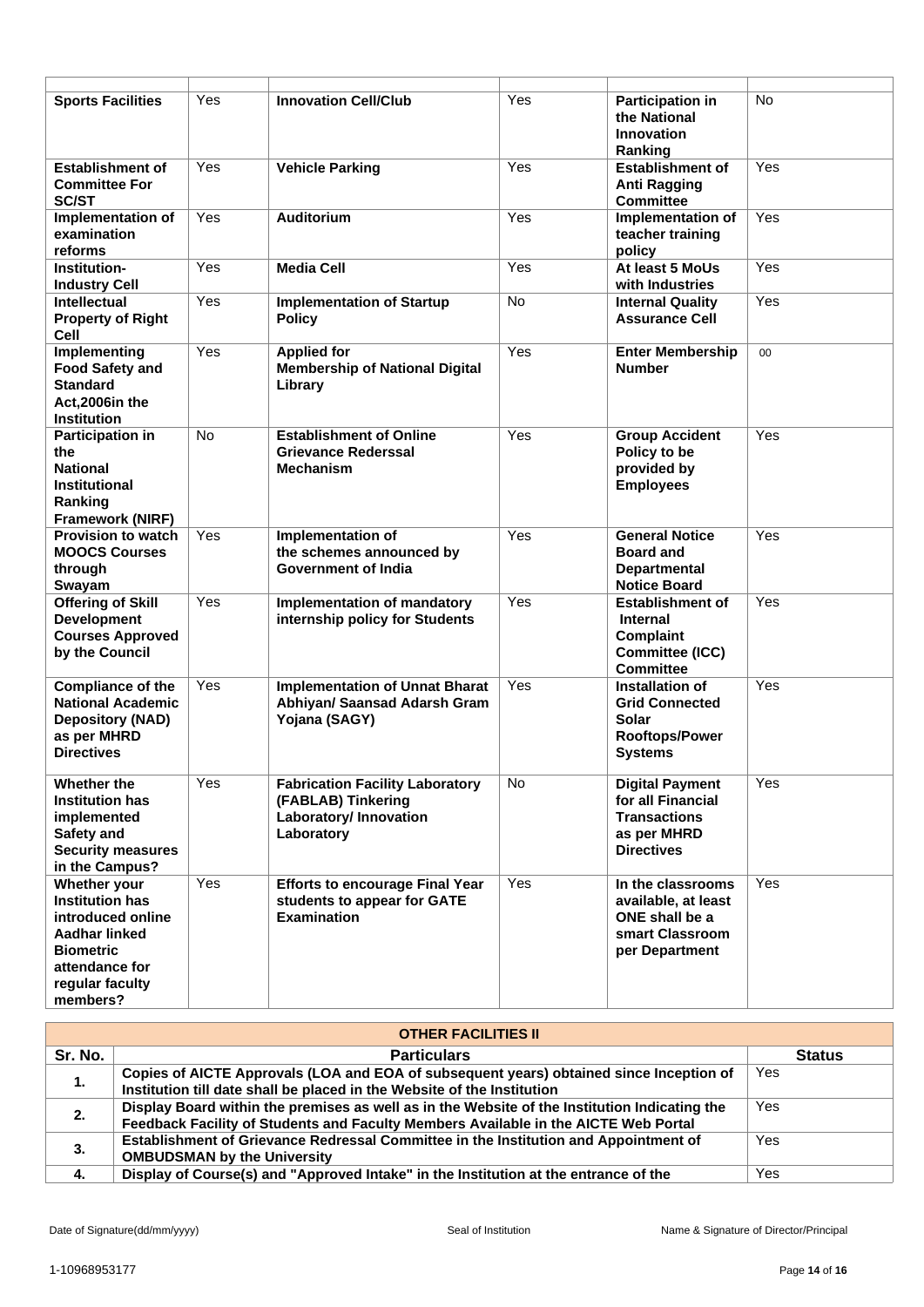|    | Institution. Course(s) taken through duly recognized MOOCs shall be used as<br><b>Supplementary Course(s)</b>                                                                |     |
|----|------------------------------------------------------------------------------------------------------------------------------------------------------------------------------|-----|
| 5. | Availability of quality sanitary napkins through sanitary napkin vending machines and<br>ensuring safe and environment friendly disposal of used sanitary napkin             | Yes |
| 6. | Display of information submitted to AICTE (including the accreditation status and Board of<br>Governors) along with mandatory disclosures in the Web site of the Institution | Yes |
| 7. | Display of Course(s) and "Approved Intake" in the University at the entrance of the<br><b>University</b>                                                                     | Yes |

# **OTHER FACILITIES III**

| Sr. No. | <b>Particulars</b>                                                                                                                     | <b>Status</b>         |  |  |  |
|---------|----------------------------------------------------------------------------------------------------------------------------------------|-----------------------|--|--|--|
| 1.      | Whether mandatory disclosure is uploaded in Institution's website?                                                                     | Yes                   |  |  |  |
| 2.      | Whether the Institution following ICAI (Institute of Chartered Accountants of India)<br><b>Accounting Formats?</b>                     | No.                   |  |  |  |
| 3.      | Fees to be charged, Reservation policy, Admission policy and Document retention policy are<br>duly approved by State Govt?             | No.                   |  |  |  |
| 4.      | Fees to be charged, Reservation policy, Admission policy and Document retention policy are<br>duly approved by Affiliating University? | Yes                   |  |  |  |
| 5.      | Fees to be charged, Reservation policy, Admission policy and Document retention policy are<br>uploaded in Institution's Website?       | Yes                   |  |  |  |
| 6.      | Courses/Approved Intake displayed at the entrance of the Institution?                                                                  | Yes                   |  |  |  |
| 7.      | Is the Cafeteria shared among other institution?                                                                                       | No.                   |  |  |  |
| 8.      | Is Library and Reading Room shared among other institution?                                                                            | No.                   |  |  |  |
| 9.      | Is the Computer Centre shared among other institution?                                                                                 | No.                   |  |  |  |
| 10.     | Whether Institution is operating from Permanent Site/Temporary Site?                                                                   | <b>Permanent Site</b> |  |  |  |
| 11.     | Whether you are registered on NAD?                                                                                                     | No.                   |  |  |  |
|         | Whether all the students documents are uploaded or not?                                                                                | No.                   |  |  |  |
|         | Whether your University is having approval for EWS Quota from your State?                                                              | No.                   |  |  |  |

# **BANK DETAILS, INCOME & EXPENDITURE**

| <b>BANK DETAILS</b>               |                    |                   |             |  |  |  |
|-----------------------------------|--------------------|-------------------|-------------|--|--|--|
| <b>Bank Name:</b>                 | <b>BOB KAPASAN</b> | <b>Bank IFSC:</b> | BARBOKAPASA |  |  |  |
| <b>Bank Account:</b>              | 18890100003460     |                   |             |  |  |  |
| Do You wish to change Bank Name?: | No                 |                   |             |  |  |  |

| <b>INCOME &amp; EXPENDITURE DETAILS</b> |         |                                         |        |  |  |  |  |
|-----------------------------------------|---------|-----------------------------------------|--------|--|--|--|--|
| <b>INCOME</b>                           |         |                                         |        |  |  |  |  |
| <b>Income from Central Govt:</b>        | 0       | <b>Income from State</b><br>Government: | 0      |  |  |  |  |
| <b>Income from Student Fees:</b>        | 705500  | <b>Income from Donations:</b>           | 0      |  |  |  |  |
| Income from UGC:                        | 0       | Income from Other Bodies:               | 0      |  |  |  |  |
| <b>Total Income:</b>                    | 705500  |                                         |        |  |  |  |  |
| <b>EXPENDITURE</b>                      |         |                                         |        |  |  |  |  |
| <b>Salary Teaching Staff:</b>           | 1467000 | <b>Salary Non-Teaching Staff:</b>       | 738600 |  |  |  |  |
| Library:                                | 19500   | Equipment:                              | 250000 |  |  |  |  |
| <b>Building Maintenance:</b>            | 130000  | <b>Other Expenditure:</b>               | 90885  |  |  |  |  |
| <b>Total Expenditure:</b>               | 2695985 |                                         |        |  |  |  |  |